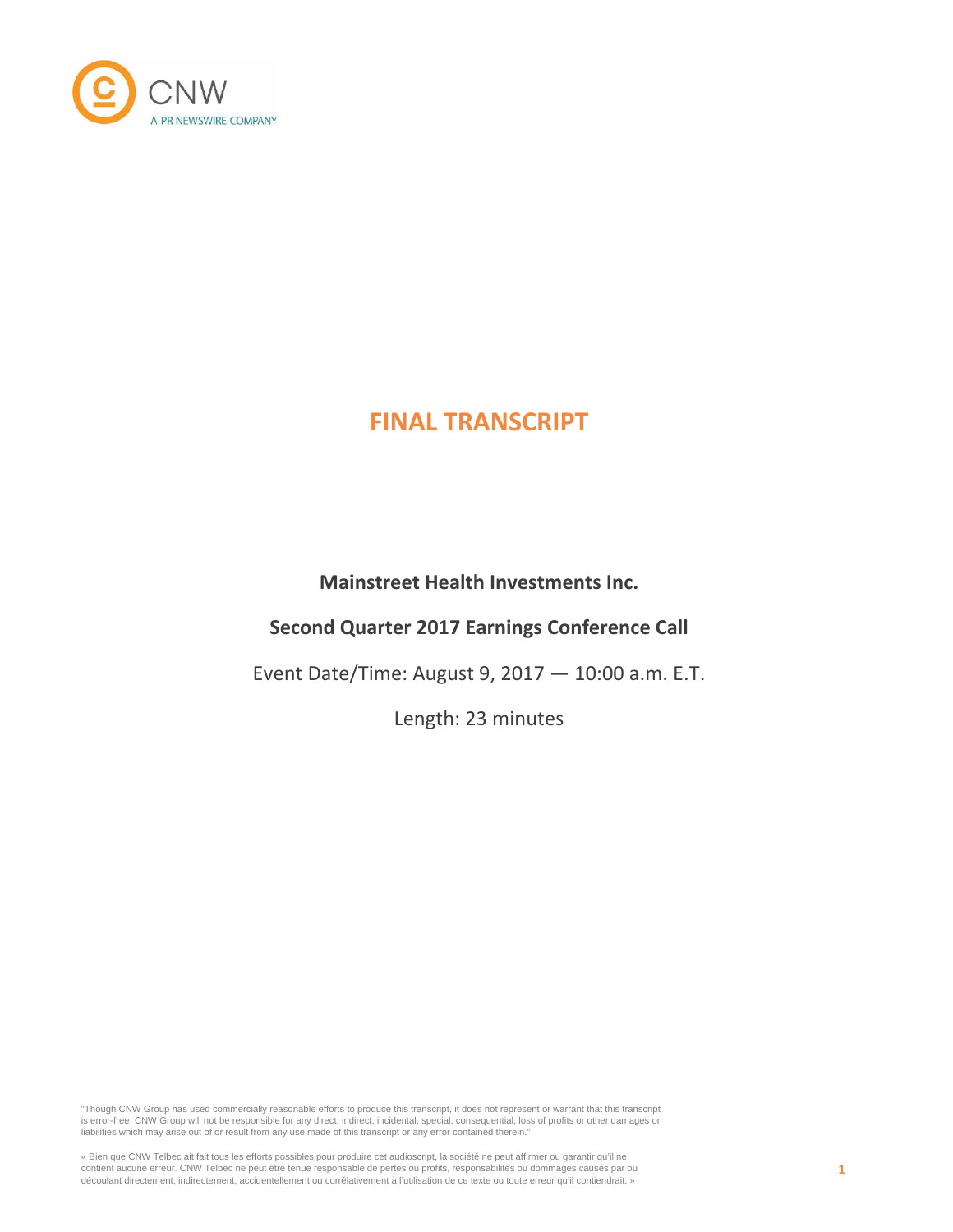

August 9, 2017 — 10:00 a.m. E.T. Mainstreet Health Investments Inc. Second Quarter 2017 Earnings Conference Call

## **CORPORATE PARTICIPANTS**

**Scott Higgs** *Mainstreet Health Investments Inc. — Chief Financial Officer*

**Scott White** *Mainstreet Health Investments Inc. — Chief Executive Officer*

**Matt Monson** *Mainstreet Health Investments Inc. — Vice President of Acquisitions and Business Development*

## **CONFERENCE CALL PARTICIPANTS**

**Troy MacLean** *BMO Capital Markets — Analyst*

**Jenny Ma** *Canaccord Genuity — Analyst*

**Matt Kornack** *National Bank — Analyst*

"Though CNW Group has used commercially reasonable efforts to produce this transcript, it does not represent or warrant that this transcript is error-free. CNW Group will not be responsible for any direct, indirect, incidental, special, consequential, loss of profits or other damages or liabilities which may arise out of or result from any use made of this transcript or any error contained therein."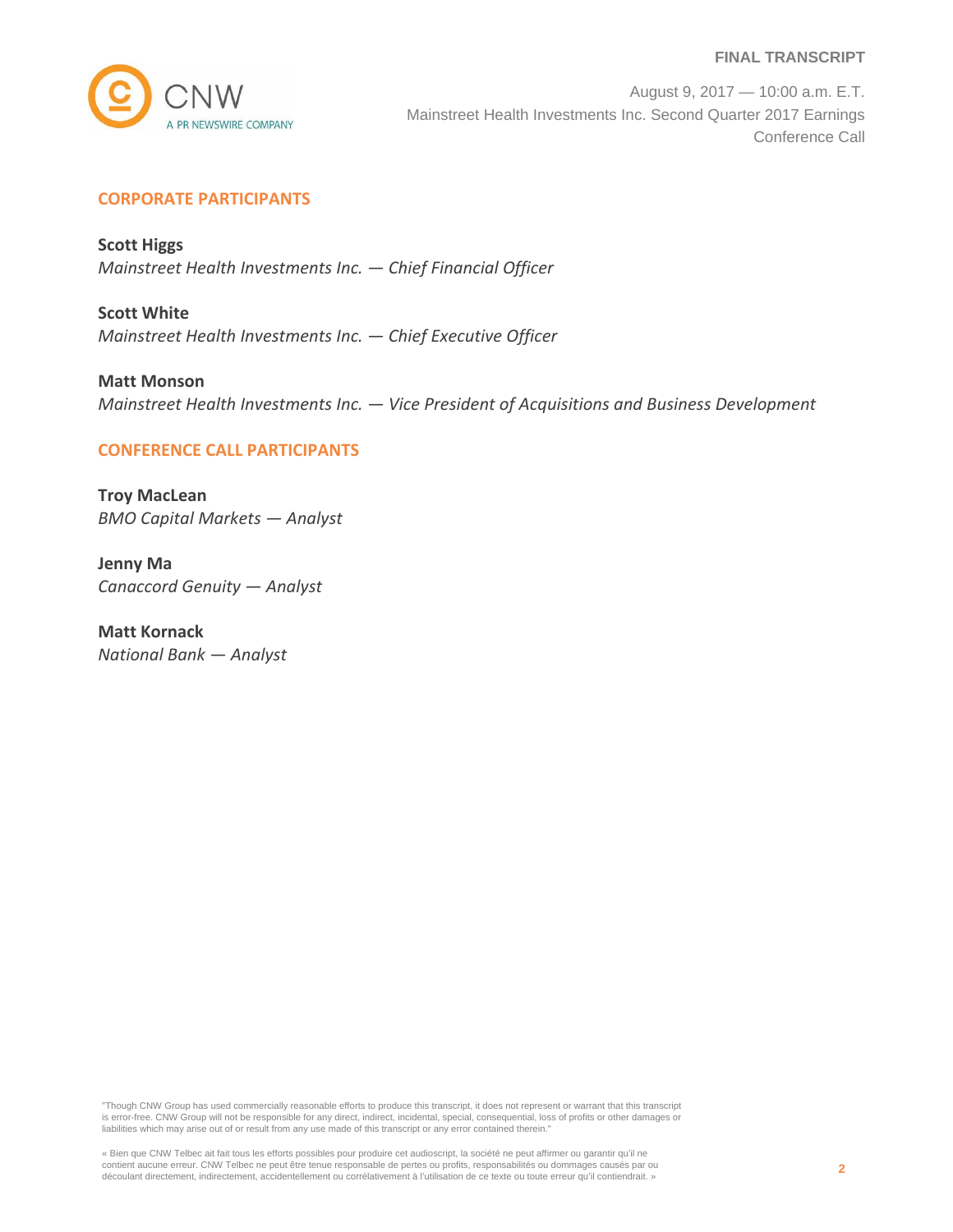

August 9, 2017 — 10:00 a.m. E.T. Mainstreet Health Investments Inc. Second Quarter 2017 Earnings Conference Call

## **PRESENTATION**

#### **Operator**

Good morning, ladies and gentlemen. Welcome to Mainstreet Health Investments Second

Quarter 2017 Earnings Conference Call.

I would now like to turn the call over to Scott Higgs, Chief Financial Officer. Please go ahead,

Mr. Higgs.

**Scott Higgs** — Chief Financial Officer, Mainstreet Health Investments Inc.

Thank you, Leandra (phon). Good morning, everyone. With me today is Scott White, our CEO.

For today's call, Scott will talk about our activity for the quarter, along with some of our continued initiatives. I will then cover our second quarter financial results. Then we'll open up the line for your questions.

The second quarter earnings release, financial statements, and MD&A are available on our website, and a replay of this call will be available from 1:00 p.m. today until midnight on August 17th.

Before we get started, please be reminded that today's call may contain forward-looking statements regarding our future operation. Such statements involve known and unknown risks and uncertainties that may cause actual results to differ materially from those expressed or implied today. We have identified such factors in our news release and other public filings.

As we discuss our performance, please bear in mind that all amounts are in US dollars.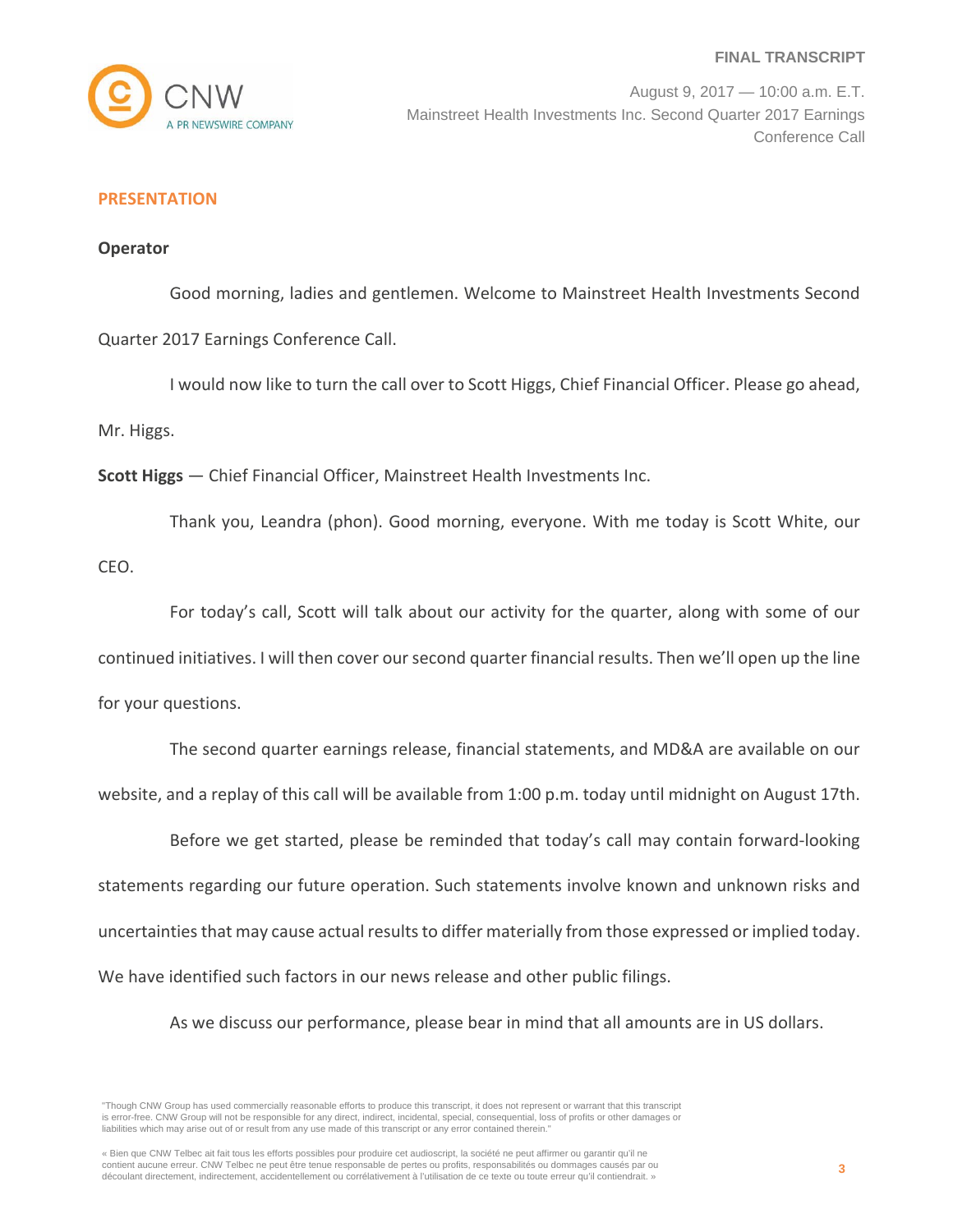

With that, I'll turn it over to Scott.

**Scott White** — Chief Executive Officer, Mainstreet Health Investments Inc.

Thank you, and good morning, everybody. I am pleased to report we had another great quarter.

In the second quarter of 2017, we continued to focus on executing on our growth strategy and again delivered solid results. Our activities in the quarter centred on adding new properties, continuing to strengthen our operator partnerships, and solidifying our financial platform and resources for further growth.

In terms of acquisitions, we continued to see our pipeline grow. There's no shortage of opportunities for us to build out this portfolio.

We continue to diligently underwrite a great number of transactions; however, we remain steadfast in our commitment to completing accretive and portfolio‐enhancing deals. We're confident our pipeline will produce accretive acquisitions in the second half of 2017.

In May, we closed the previously announced sale leaseback of two facilities in California and one in Arizona from The Ensign Group. Ensign has leased the properties under a 20‐year triple‐net master lease. They were acquired for \$38 million in cash and debt, and were immediately accretive to AFFO.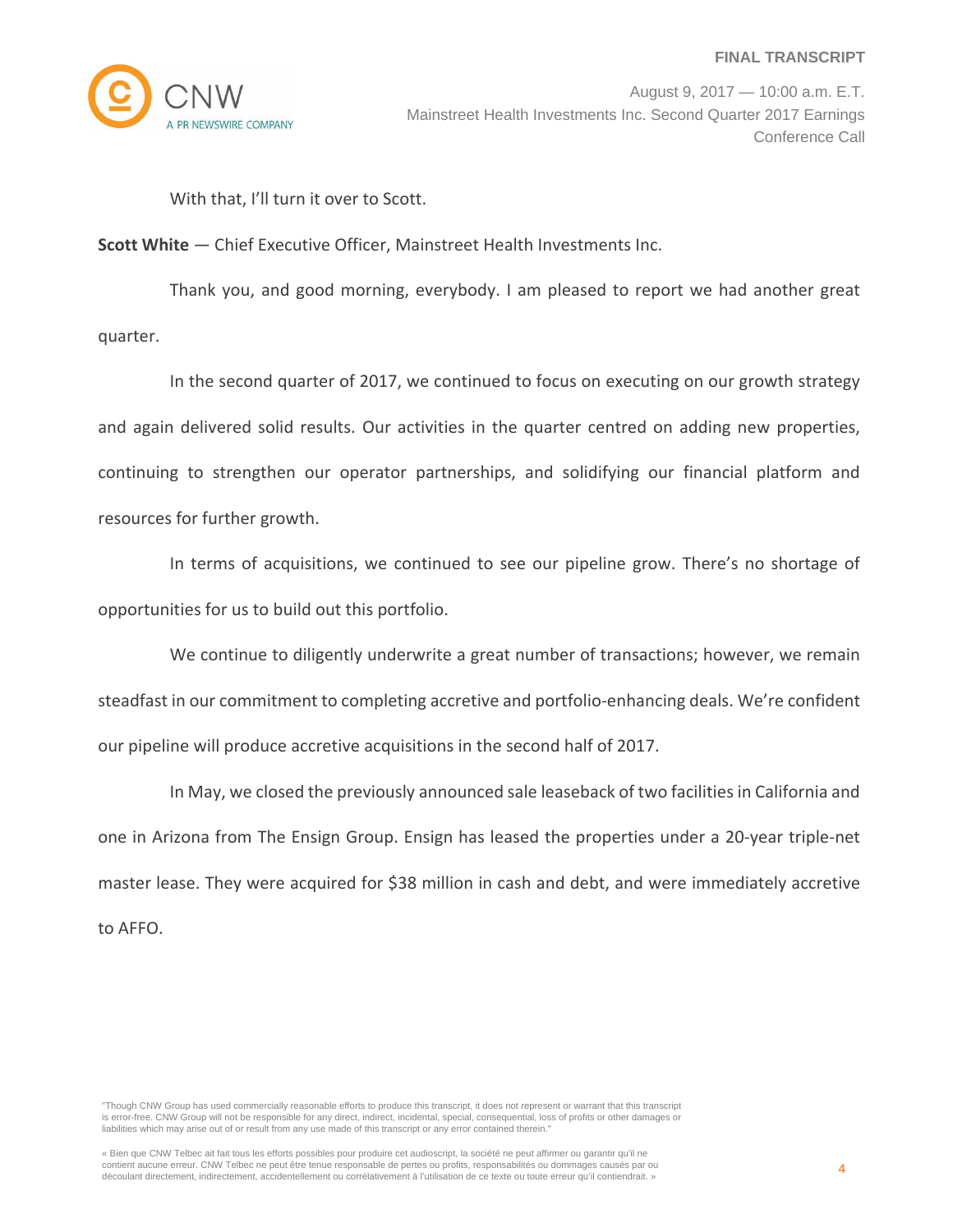

August 9, 2017 — 10:00 a.m. E.T. Mainstreet Health Investments Inc. Second Quarter 2017 Earnings Conference Call

We're very excited about the addition of these facilities to our portfolio and the continued expansion of the partnership with Ensign. The Ensign Group's a great industry‐leading operator, and we are fortunate to have them as our partners.

These stabilized facilities are prime examples of our ability to continue to grow our portfolio with value-enhancing transactions. These are our first properties in each state, and establish a strong foothold that we can develop into a larger presence.

We continue to look at opportunities in high-quality markets across the senior living and care spectrum. We remain very diligent and disciplined in our strategy to establish a diverse portfolio of health care assets operated by best‐in‐class partners.

More importantly, we're staying committed to not growing our portfolio just for growth's sake. We'll execute when we find the right facilities that align with our vision and that will create longterm shareholder value. We'll also continue to evaluate our portfolio, and selectively look for opportunities to redeploy capital as a mechanism for creating enhanced value.

Subsequent to quarter end, we entered into a purchase agreement to sell our properties in Wichita, Kansas, and Fort Worth, Texas to Mainstreet Property Group. We agreed to sell these properties for a total of \$47 million, and this transaction is expected to close by year‐end.

Until the transaction closes, we've entered into a lease agreement with an affiliate of Mainstreet Property Group to operate the properties. The lease agreements are triple‐net with an initial term of 15 years.

<sup>&</sup>quot;Though CNW Group has used commercially reasonable efforts to produce this transcript, it does not represent or warrant that this transcript is error-free. CNW Group will not be responsible for any direct, indirect, incidental, special, consequential, loss of profits or other damages or liabilities which may arise out of or result from any use made of this transcript or any error contained therein."

<sup>«</sup> Bien que CNW Telbec ait fait tous les efforts possibles pour produire cet audioscript, la société ne peut affirmer ou garantir qu'il ne contient aucune erreur. CNW Telbec ne peut être tenue responsable de pertes ou profits, responsabilités ou dommages causés par ou découlant directement, indirectement, accidentellement ou corrélativement à l'utilisation de ce texte ou toute erreur qu'il contiendrait. »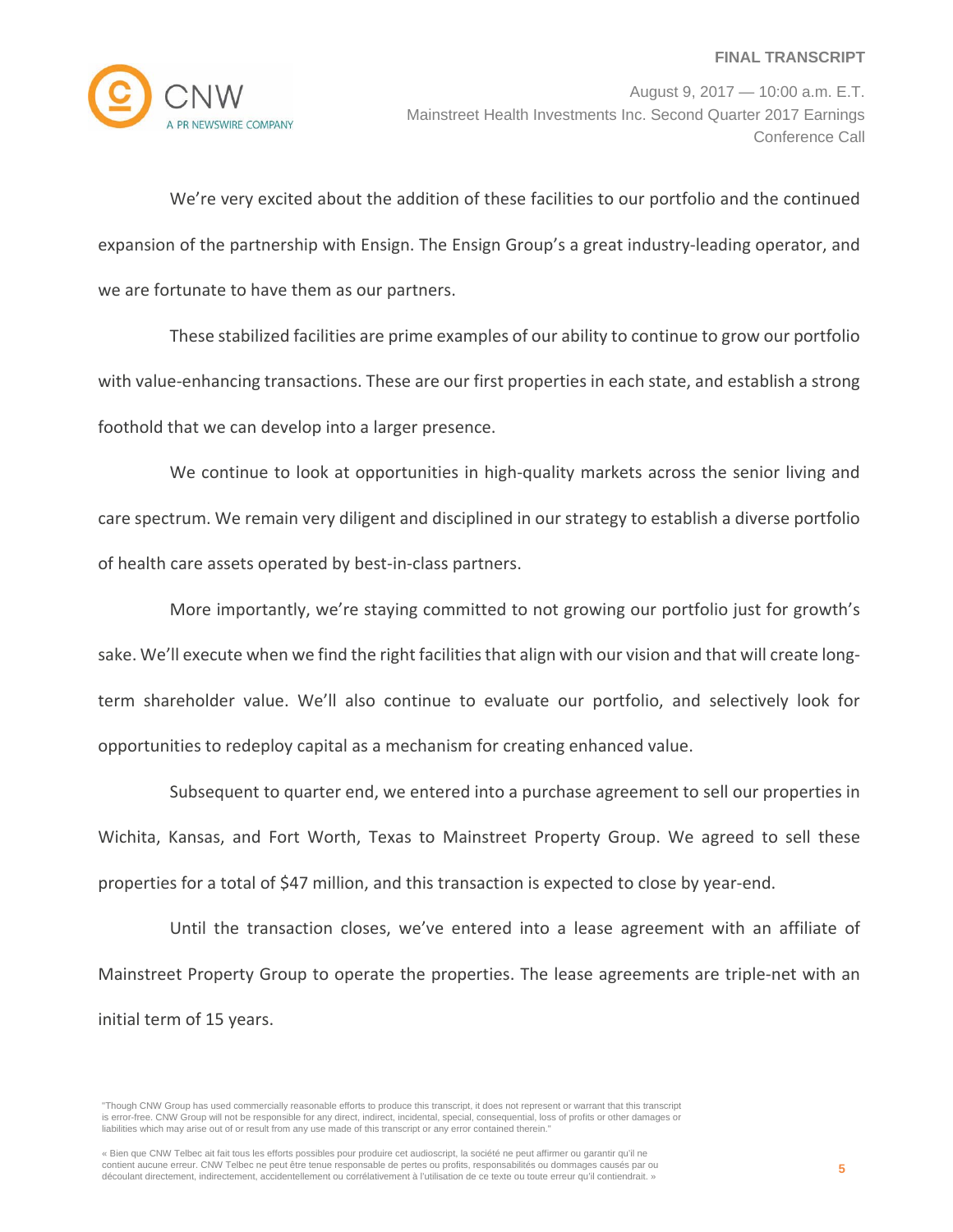

August 9, 2017 — 10:00 a.m. E.T. Mainstreet Health Investments Inc. Second Quarter 2017 Earnings Conference Call

We're also pleased to report that we have strengthened our balance sheet during the quarter. During the second quarter, we successfully executed an amendment to our credit facility. The amended facility has an increased capacity of \$300 million comprised of a five-year term loan of \$200 million and a four-year \$100 million revolving line of credit with a one-year option to extend. The facility also has an accordion feature which will allow the line of credit to expand and bring the total facility to \$500 million.

Our weighted average debt maturity is now extended to 5.4 years. The amended facility will help to support our growth plans and improve our debt profile.

We're very pleased with the progress we've made since we launched a year ago, and we'll continue with this momentum created during the first year.

We've had a great first year as a public company, and I'm excited about the opportunity ahead of us.

Let me take a moment to comment on this opportunity. When we set out and launched this company a year ago, it was based on the premise that there is meaningful opportunity to invest in health care real estate. Not only that, but given the macro-demographic shift in the North American population, the opportunity to invest in health care real estate will be in greater demand as the population ages.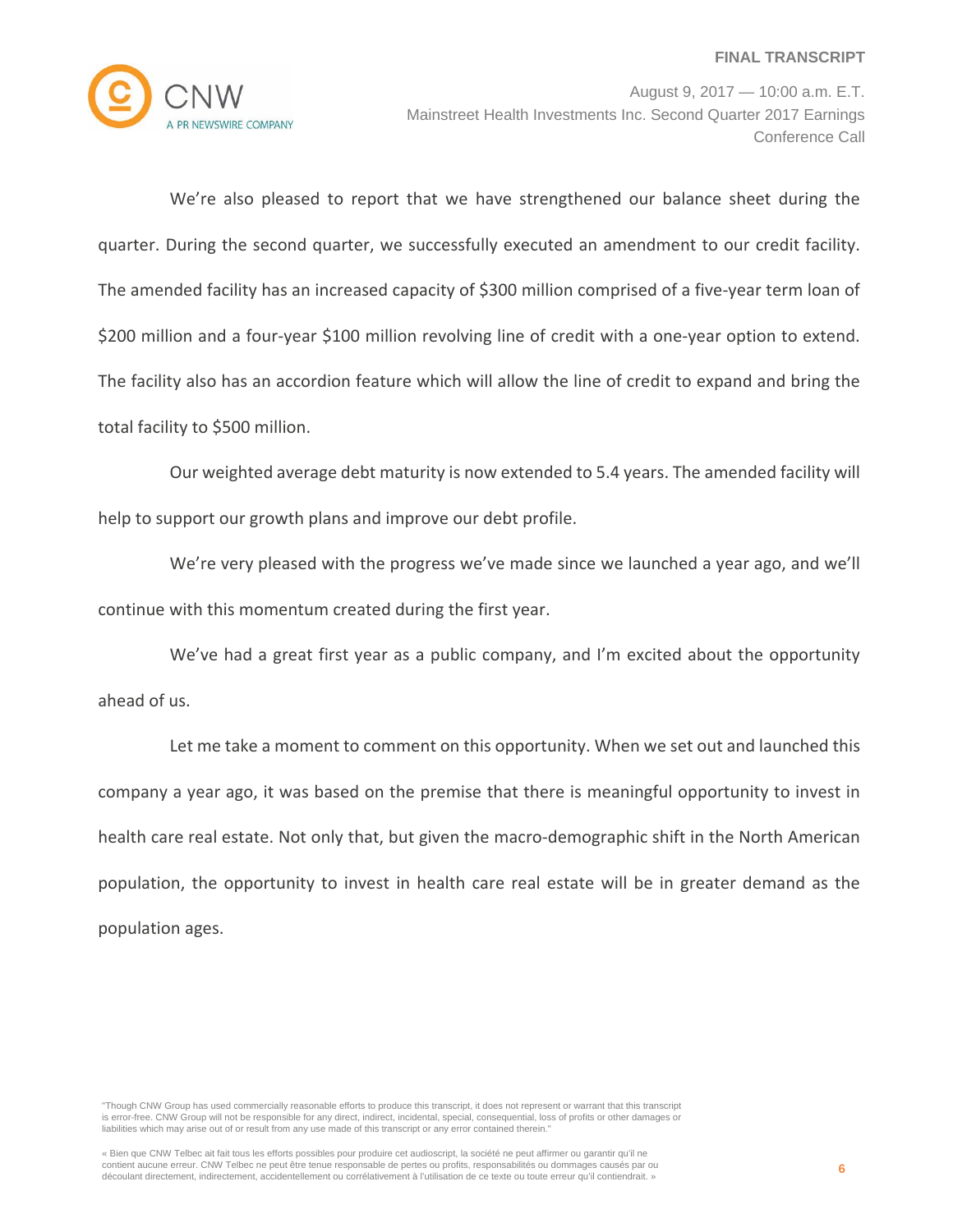

As I stand here today, one year after we've launched, I remain strongly committed to the initial investment thesis. We're very, very early in the wave of aging Baby Boomers. The opportunity will grow rapidly in the coming years.

While many talk about headwinds in the industry, we've seen real opportunity. The numbers speak for themselves. We have many years of significant growth ahead of us in this industry. Our thesis is a long‐term one. While we continue to deliver on our quarterly results, our focus remains longer term.

We love the industry, we love our partners, and we love this opportunity. We don't worry about the short-term headwinds. Rather, we embrace the industry and the opportunity, and continue to execute on our strategy.

With that, I'd like to ask Scott Higgs to further review our results for the second quarter of

## 2017.

#### **Scott Higgs**

Thank you, Scott. We're pleased to report that our Q2 2017 AFFO is \$0.26 per share compared to our forecast of \$0.23 as adjusted for the overallotment of the June 2016 offering.

On a normalized basis, we target our payout ratio to hover in the mid‐70s on an AFFO basis for the year. For the quarter, our payout ratio on an AFFO basis was 72 percent.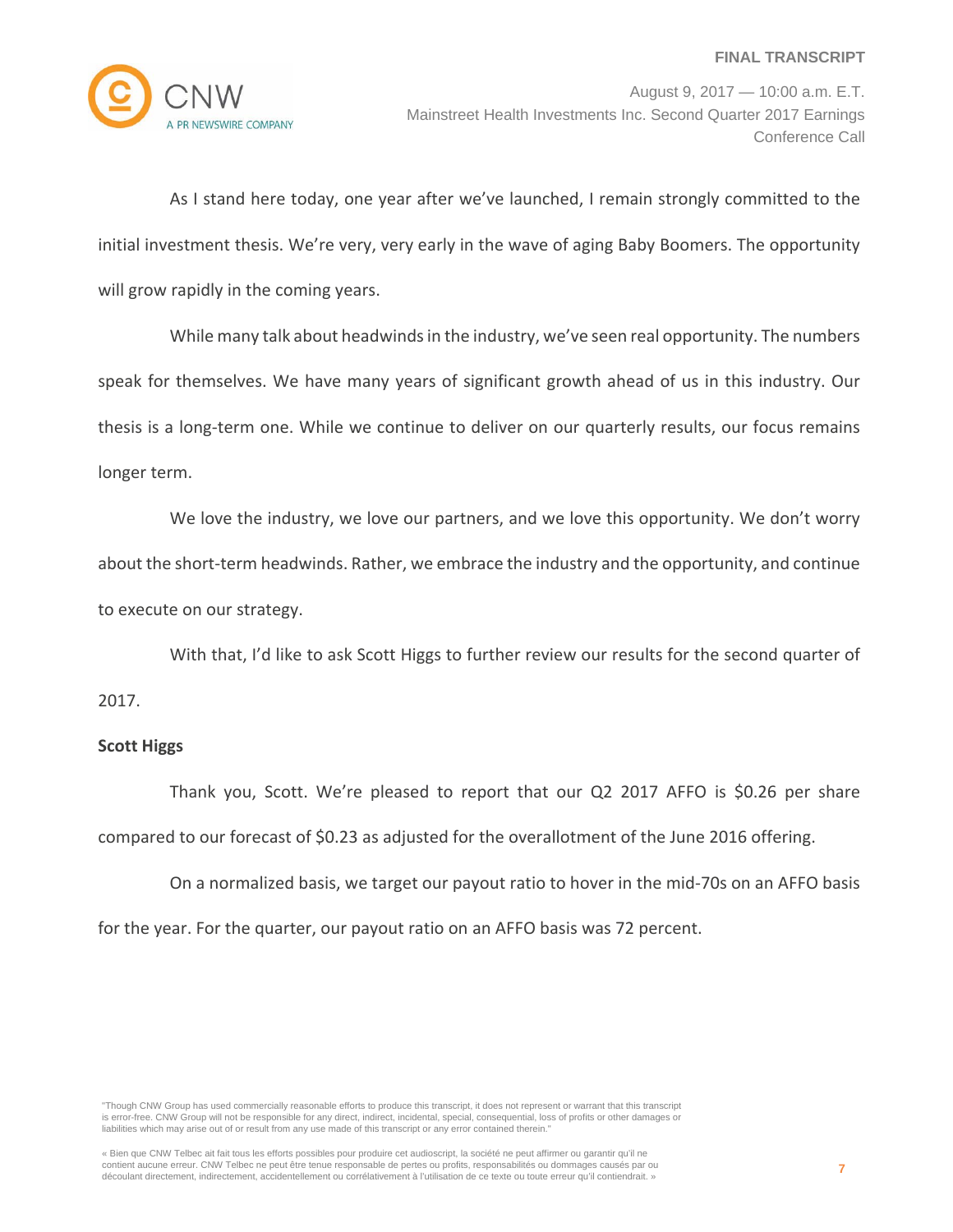

A testament to our team's investment discipline and our operator selection process, our EBITDAR and EBITDARM coverage is 1.2 times and 1.6 times, respectively. We continue to execute on our growth strategy while meeting and exceeding our forecasted financial metrics.

We have approximately 229 million drawn on our credit facility with sufficient capacity remaining. Of our existing debt, approximately 81 percent is fixed rate. This aids in ensuring that our results and financial execution are more predictable as we move forward.

At the end of the second quarter of 2017, our debt to gross book value was 55.2 percent, and exclusive of the convertible debentures was 49.5 percent.

I'd like to echo Scott's previous comments on the amendment of our credit facility. Extending our debt maturities, as well as the capacity, are significant enhancements to our credit profile.

The credit amendment in conjunction with our base shelf prospectus have positioned us well to grow our platform efficiently and effectively.

On behalf of the team, I'd like to reiterate how happy and proud we are of the success we've had in the quarter, and our progress in building a platform for sustained growth.

We'll now open up the line for questions. Leandra, please provide instructions.

#### **Q&A**

## **Operator**

"Though CNW Group has used commercially reasonable efforts to produce this transcript, it does not represent or warrant that this transcript is error-free. CNW Group will not be responsible for any direct, indirect, incidental, special, consequential, loss of profits or other damages or liabilities which may arise out of or result from any use made of this transcript or any error contained therein."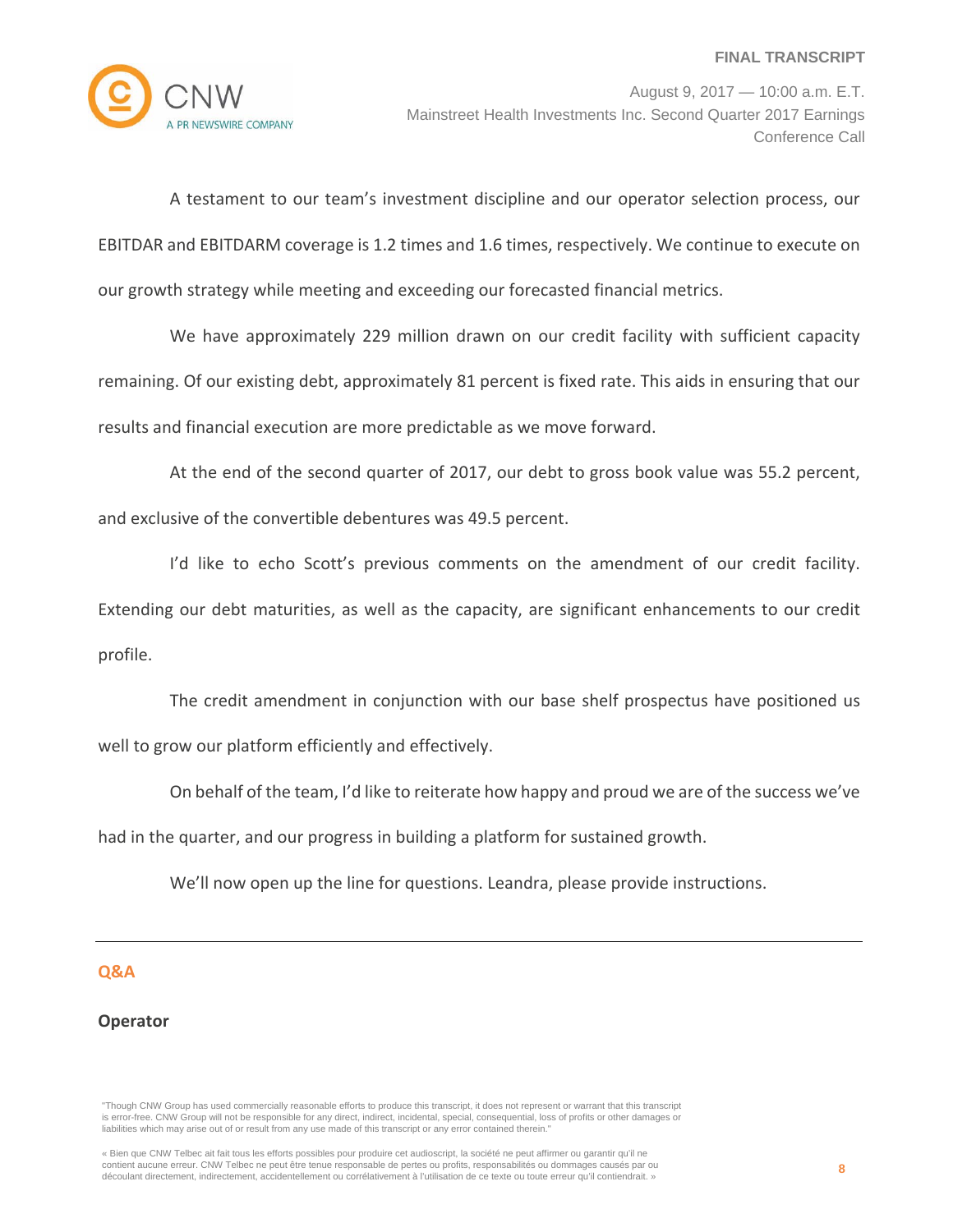

August 9, 2017 — 10:00 a.m. E.T. Mainstreet Health Investments Inc. Second Quarter 2017 Earnings Conference Call

At this time, if you would like to ask a question, you can press \*, and the number 1 on your

telephone keypad. And we'll pause for just a moment to compile the Q&A roster.

And your first question comes from the line of Troy MacLean with BMO Capital Markets. Your line is open.

## **Troy MacLean** — BMO Capital Markets

Thank you. Good morning.

#### **Scott White**

Good morning, Troy.

## **Scott Higgs**

Good morning.

#### **Troy MacLean**

Your leverage target—sorry, leverage in the quarter reached 55 percent. That's basically, yeah, your target. Would you be willing to go higher than that for a short period of time in order to acquire more properties? How should we think about that?

## **Scott Higgs**

Yeah. Troy, thanks for the question. I think the short answer is yeah, I think we would for a short period of time. The 50 to 55 percent leverage target is a long‐term one. While I wouldn't expect that'd we exceed it for a long period of time, I think if the right opportunity presented itself you could anticipate that that could happen for a short period of time.

"Though CNW Group has used commercially reasonable efforts to produce this transcript, it does not represent or warrant that this transcript is error-free. CNW Group will not be responsible for any direct, indirect, incidental, special, consequential, loss of profits or other damages or liabilities which may arise out of or result from any use made of this transcript or any error contained therein."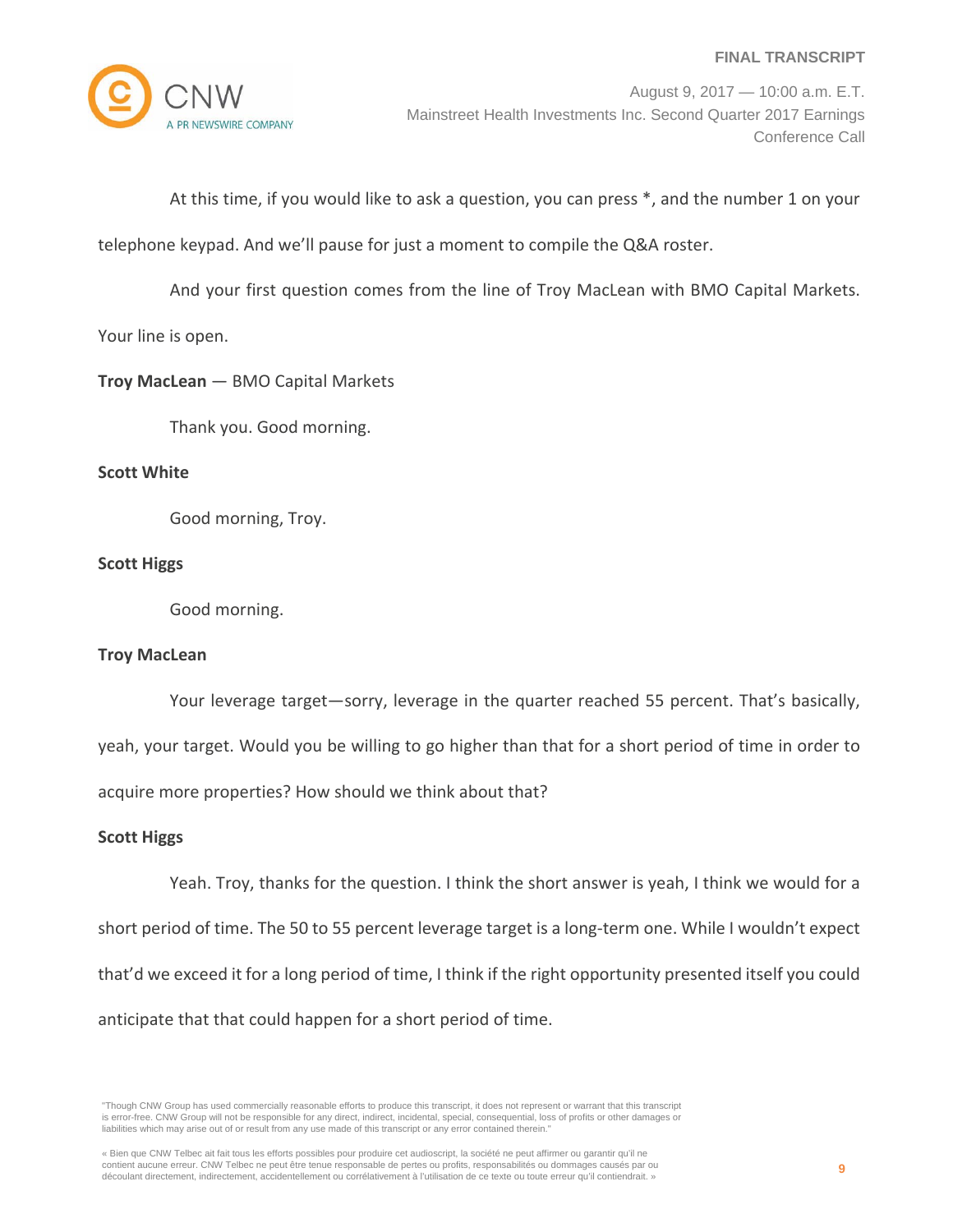

#### **Troy MacLean**

And then, Scott, you said that the pipeline looks good. What type of properties are you mainly focused on right now? Is it a particular type or geographic market?

#### **Scott White**

It's not, Troy. We see it across the spectrum. Now as we said in the past, we continue to focus on building a diversified portfolio, so right now we have, as you look at our portfolio, we have a lot of concentration in single‐stay; we have a lot of concentration on the single operators. We're looking to diversify away from that. We also have a greater concentration towards skilled nursing. It doesn't mean we won't do our next deal as a skilled nursing deal, but all else being equal I think we'd rather do a private pay deal to balance out the portfolio.

But again, it's an ever-evolving pipeline. We see opportunities across the entire spectrum, and where it makes sense from a pricing standpoint and a portfolio proposition, we'll execute.

#### **Troy MacLean**

And then have you seen much change in cap rates in the market for the types of properties you're looking for?

#### **Scott White**

Not as much as I would have expected, to be honest. Yeah. A little bit around the fringes, but I think we're going to see more. I really do. It is sort of a little bit surprising to me that—and I mentioned this a little bit in my comments. Everyone's talking about headwinds in the industry.

<sup>&</sup>quot;Though CNW Group has used commercially reasonable efforts to produce this transcript, it does not represent or warrant that this transcript is error-free. CNW Group will not be responsible for any direct, indirect, incidental, special, consequential, loss of profits or other damages or liabilities which may arise out of or result from any use made of this transcript or any error contained therein."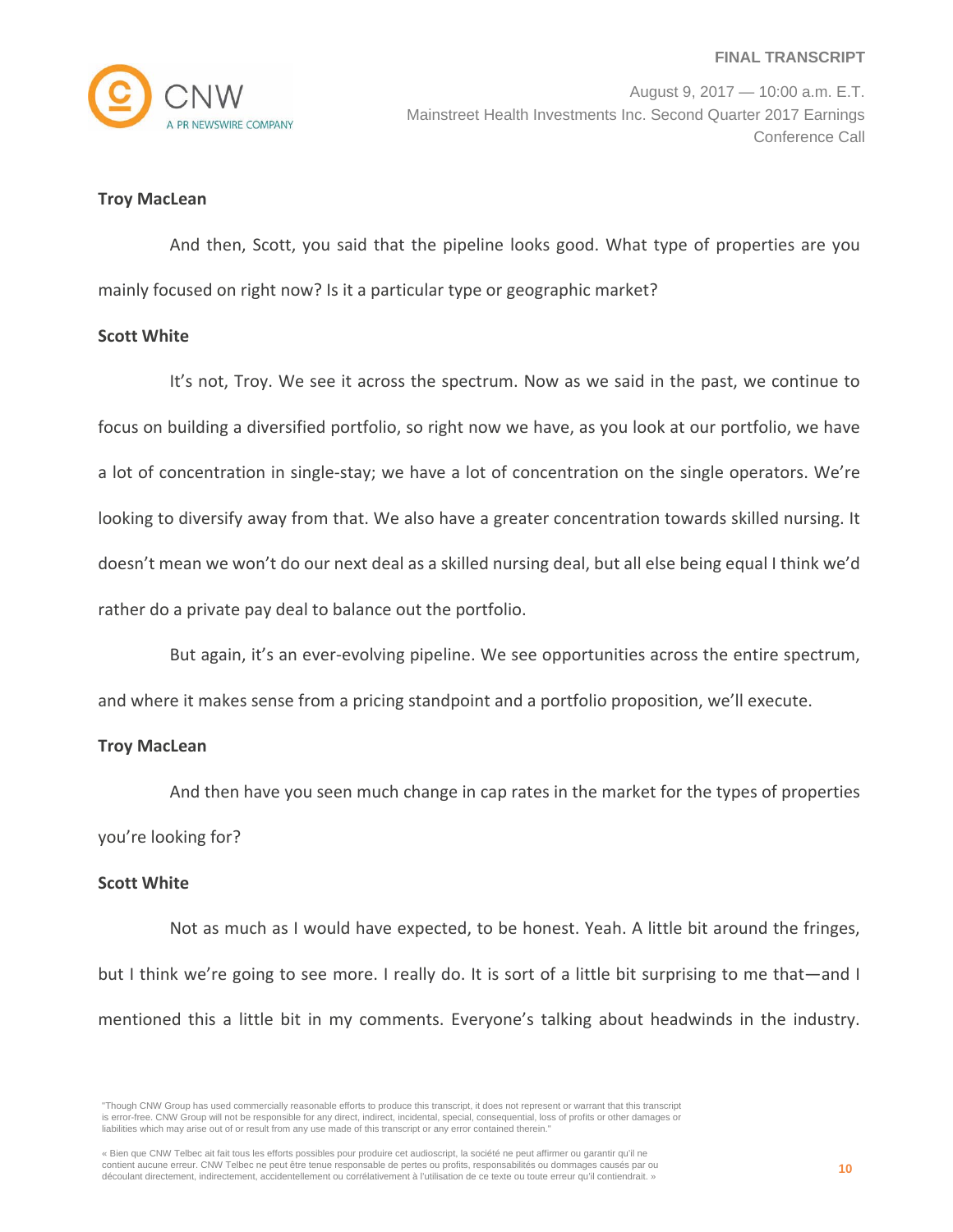

There's no doubt as you read all the industry rags and the headlines are about the various sort of reimbursement risk, about skilled nursing in general being sort of out of favour, about shortage of labour. The reality, Troy, the industry isn't going away, and it doesn't spook us.

Cap rates haven't quite adjusted as much as I expected given that headline, but I suspect in the coming quarters we're going to see more of an adjustment. And also, it's a little bit part of the reason why we're being very disciplined. We went out and we did a lot of transactions in the first six months of our existence, and in the last six months you've seen us execute on less. It is not for a lack of opportunity. It's really just about being smart.

We don't want to look back a year or two from now and say, well, we do that deal just for the sake of the deal. Rather, we're going to do the deals that make sense.

#### **Troy MacLean**

When you say you want to add to the private pay side, what's kind of the range of cap rates you're seeing in that part of the market?

## **Scott White**

Hey, Matt, you want to take that? Matt Monson is the one who leads our acquisition team, and I think I'd look for him to give you some real‐time feedback on that.

**Matt Monson** — Vice President of Acquisitions and Business Development, Mainstreet Health Investments Inc.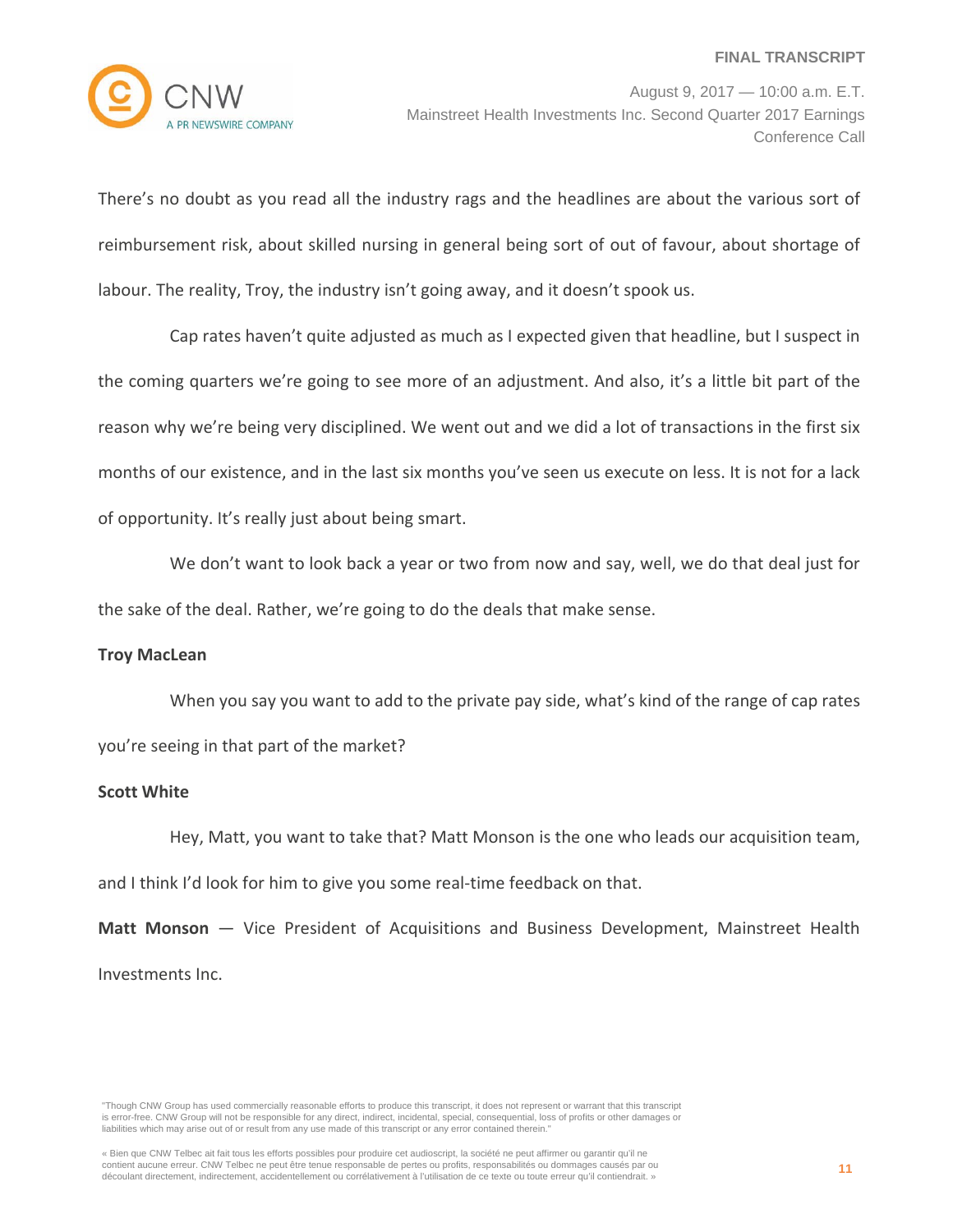

Yeah. I'd be happy to. Troy, we see cap rates anywhere in the mid 6s to the low 7s for high‐ quality Class A private pay senior living assets. So that's what we've anticipated going forward. It's been pretty consistent both in Canada and the US. We're really not seeing much of a discrepancy between the two countries or in various geographies throughout either country.

## **Troy MacLean**

Okay. Yeah. Thank you. That's great colour. I'll turn it back.

#### **Scott White**

Thanks, Troy.

## **Operator**

Your next question comes from the line of Jenny Ma with Canaccord Genuity. Your line is

#### open.

**Jenny Ma** — Canaccord Genuity

Hi. Good morning, everyone.

#### **Scott Higgs**

Hey, Jenny.

## **Scott White**

Good morning.

## **Jenny Ma**

"Though CNW Group has used commercially reasonable efforts to produce this transcript, it does not represent or warrant that this transcript is error-free. CNW Group will not be responsible for any direct, indirect, incidental, special, consequential, loss of profits or other damages or liabilities which may arise out of or result from any use made of this transcript or any error contained therein."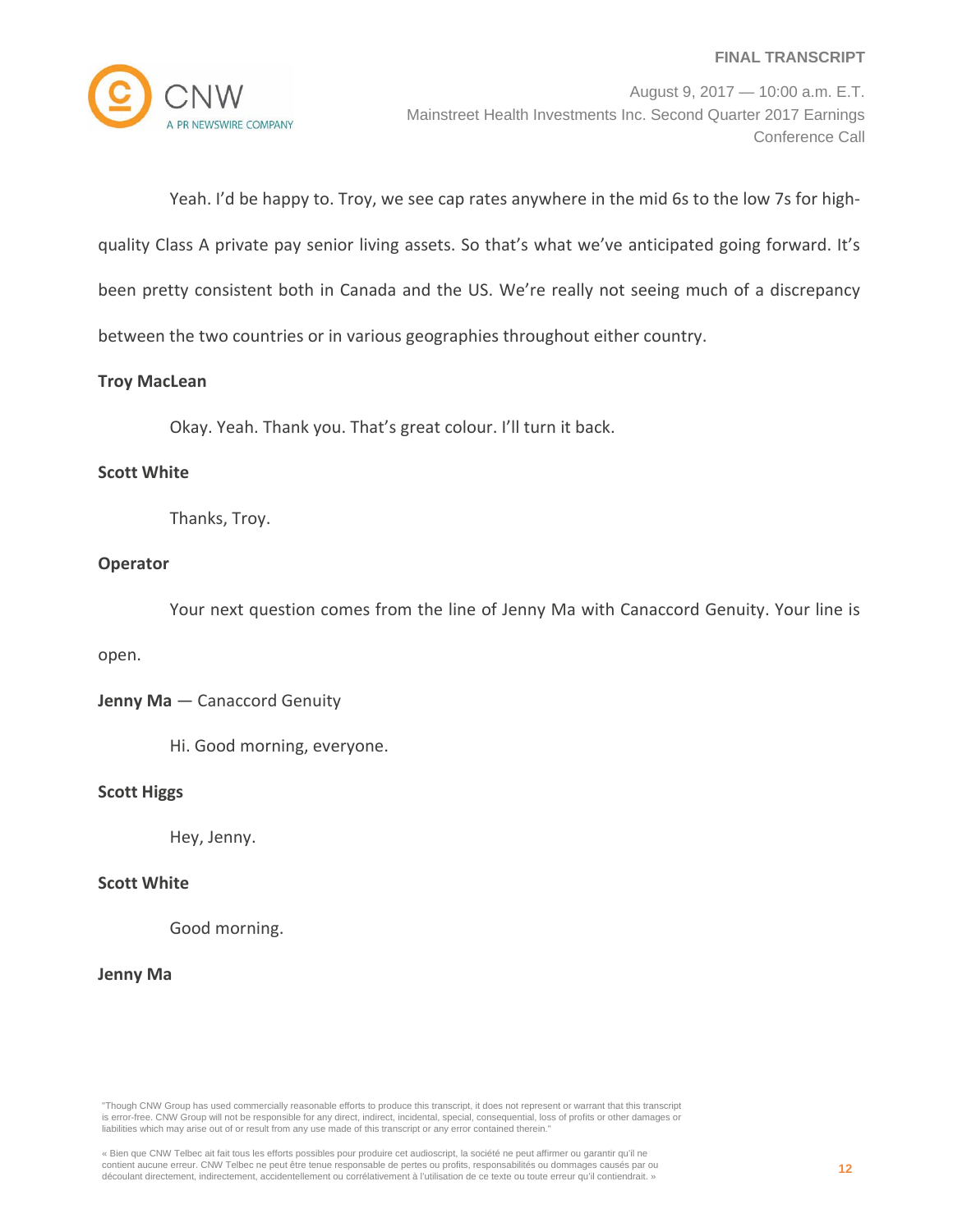

August 9, 2017 — 10:00 a.m. E.T. Mainstreet Health Investments Inc. Second Quarter 2017 Earnings Conference Call

Wanted an update on the mez pipeline if you could just give us a sense of when the estimated completions would be on those ones? And then my second question is with Aurora and Phoenix sold subsequent to quarter‐end, just wondering if you guys had considered buying them? Or have you really considered it? Or was it something that you let go of pretty early on in the process? **Scott White**

# So let me start with Aurora and Phoenix. We did not let those go early in the process. There's really no need to. We consider it when they become available to us. When we enter into a mez loan, it is always, always, always with the intention of acquiring that property. We are not in the business of providing mez loans and financing solely for the sake of providing financing. We do it because it provides us a pipeline and an outlook into the future.

With that said, as each property becomes available we then make an assessment based on where we are and where our portfolio is. So we sat down as a team and we looked the portfolio. We looked at how many assets we had that were in lease‐up versusthose that were stabilized; we looked at the number of newer assets we had versus older assets; we looked at the distribution of our operators and made a determination that these didn't fit in right now. And we also thought that given the other deals we were seeing in the pipeline on a relative opportunity cost of capital basis, we could deploy that capital more efficiently.

So we did not decline those properties early. We declined them at the very end, so to speak, because we thought that made the most sense.

<sup>&</sup>quot;Though CNW Group has used commercially reasonable efforts to produce this transcript, it does not represent or warrant that this transcript is error-free. CNW Group will not be responsible for any direct, indirect, incidental, special, consequential, loss of profits or other damages or liabilities which may arise out of or result from any use made of this transcript or any error contained therein."

<sup>«</sup> Bien que CNW Telbec ait fait tous les efforts possibles pour produire cet audioscript, la société ne peut affirmer ou garantir qu'il ne contient aucune erreur. CNW Telbec ne peut être tenue responsable de pertes ou profits, responsabilités ou dommages causés par ou découlant directement, indirectement, accidentellement ou corrélativement à l'utilisation de ce texte ou toute erreur qu'il contiendrait. »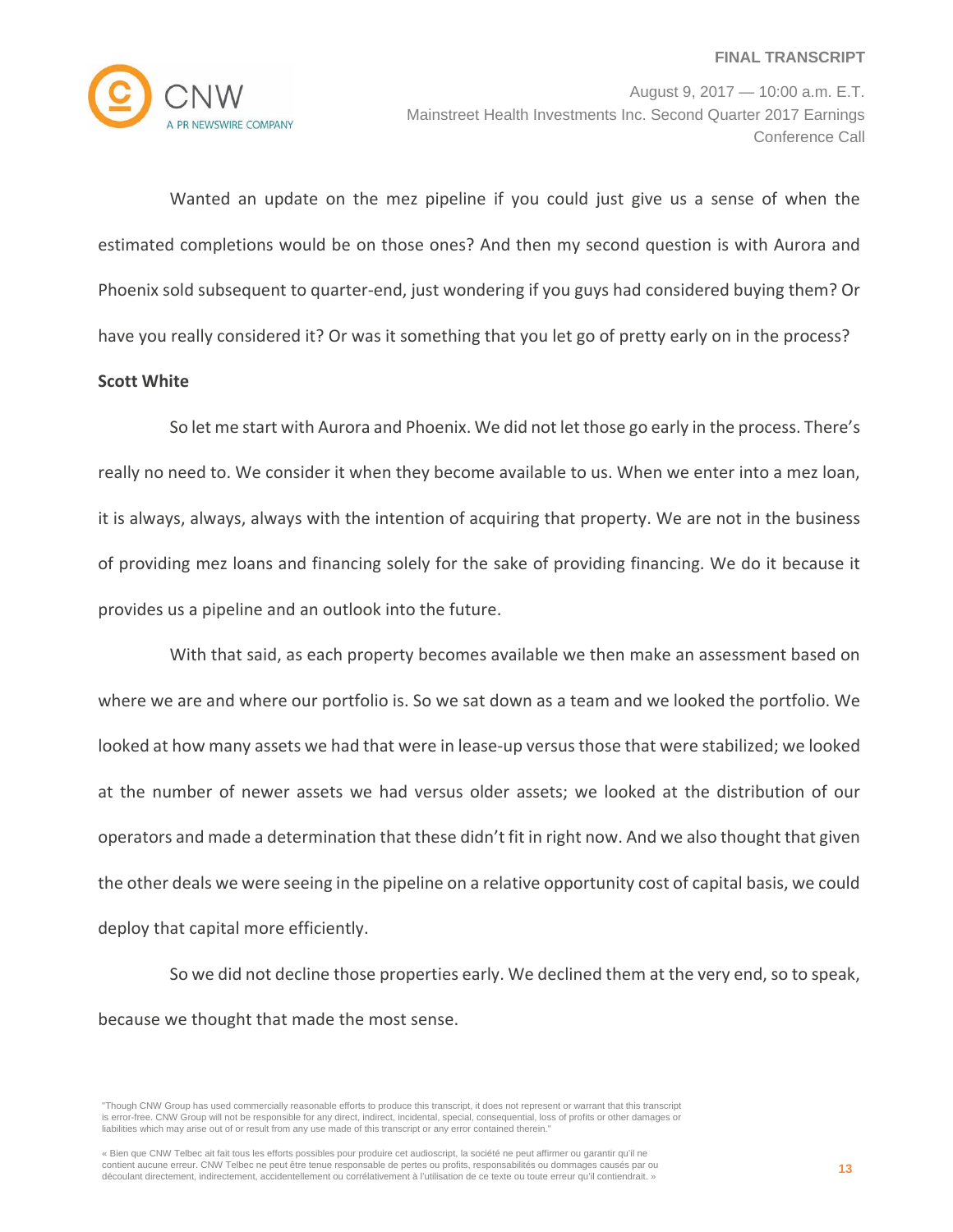

In terms of the mez pipeline, right now, what do we have, 10 mez loans outstanding, Scott,

if I remember correctly?

#### **Scott Higgs**

Yup.

## **Scott White**

Sound right? So the mez pipeline is 10 loans outstanding. Just put my finger in the air, very rough math, these properties are approximately \$20 million each, plus or minus a few million dollars, but it gives you a rough sense of \$200 million in the pipeline, there's three or four operators, there's probably four or five states in that, so it does give us some diversity and some … the ability to select those that make sense.

Which ones we'll execute on? Hard to say. I could tell you that as we look out over the next

18 or so months, I think it would be very difficult for us to acquire all 10 of those.

#### **Jenny Ma**

Mm‐hmm.

#### **Scott White**

But I also can tell you, Jenny, that you should expect we will acquire some of them.

#### **Jenny Ma**

So where are they in terms of the completion process? Are they mostly done? Are half of them done?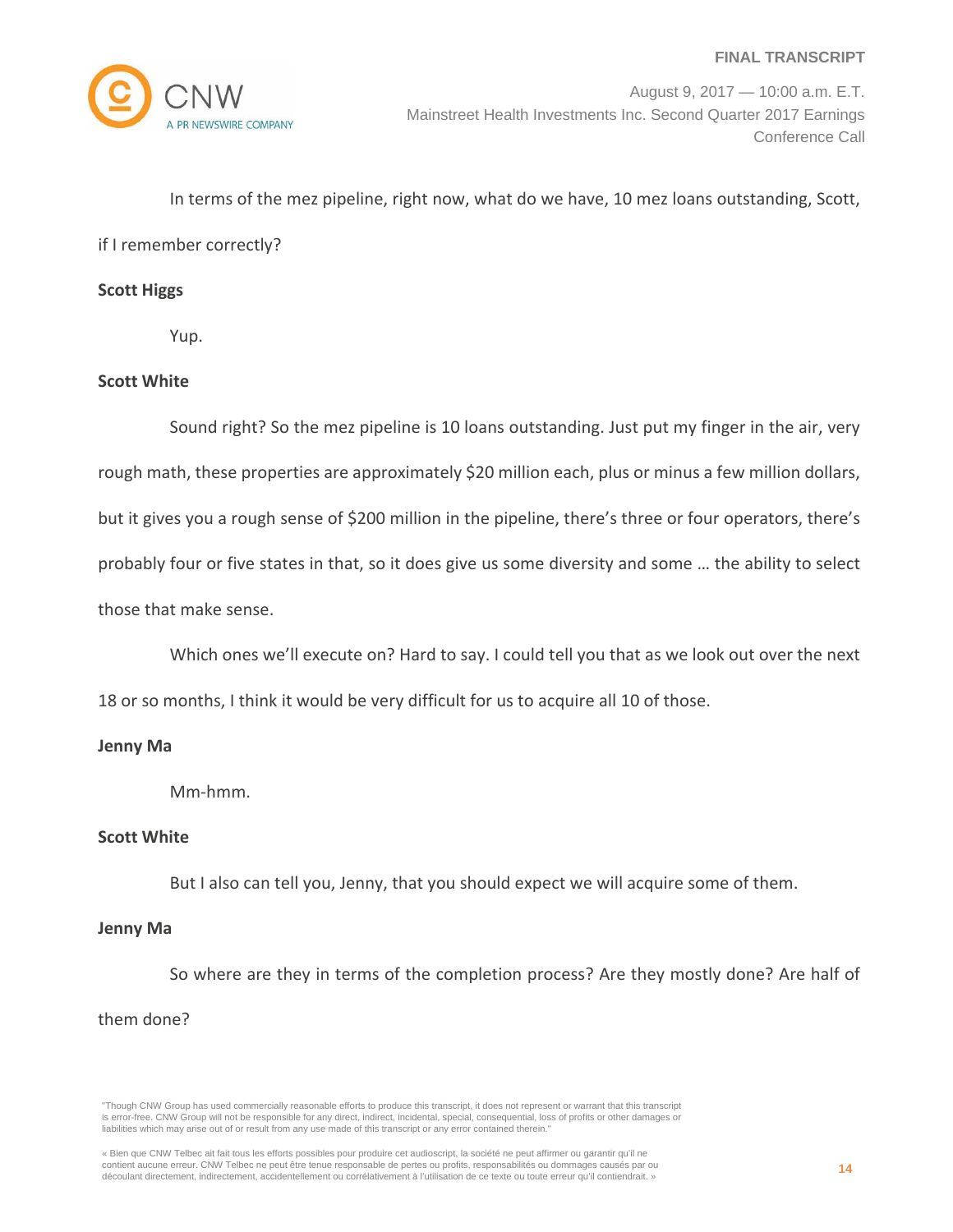

August 9, 2017 — 10:00 a.m. E.T. Mainstreet Health Investments Inc. Second Quarter 2017 Earnings Conference Call

#### **Scott White**

Well, none of them are done. Once they're done, then we have the opportunity to execute on the option. I would say—and, Scott, you may have greater clarity—probably two or so will be done this quarter. Does that sound all right? And then another two to three before year-end and the other five-ish early next year. Is that about right? I may be off a little bit.

#### **Jenny Ma**

Okay.

#### **Scott White**

But it's done over the next three quarters.

#### **Jenny Ma**

Okay. And then on … I guess on a similar line, in the MD&A you mention that your covenant

on the credit facility was breached as of June 30th. So just wondering exactly what that covenant

was? And given that you've gotten the repayment of the two mez loans to get you back onside that,

how close are you to that level? Or is it—or has that line moved because of this event?

#### **Scott Higgs**

Yeah. So the specific covenant, Jenny, is a \$5 million liquidity covenant.

#### **Jenny Ma**

Okay.

#### **Scott Higgs**

"Though CNW Group has used commercially reasonable efforts to produce this transcript, it does not represent or warrant that this transcript is error-free. CNW Group will not be responsible for any direct, indirect, incidental, special, consequential, loss of profits or other damages or liabilities which may arise out of or result from any use made of this transcript or any error contained therein."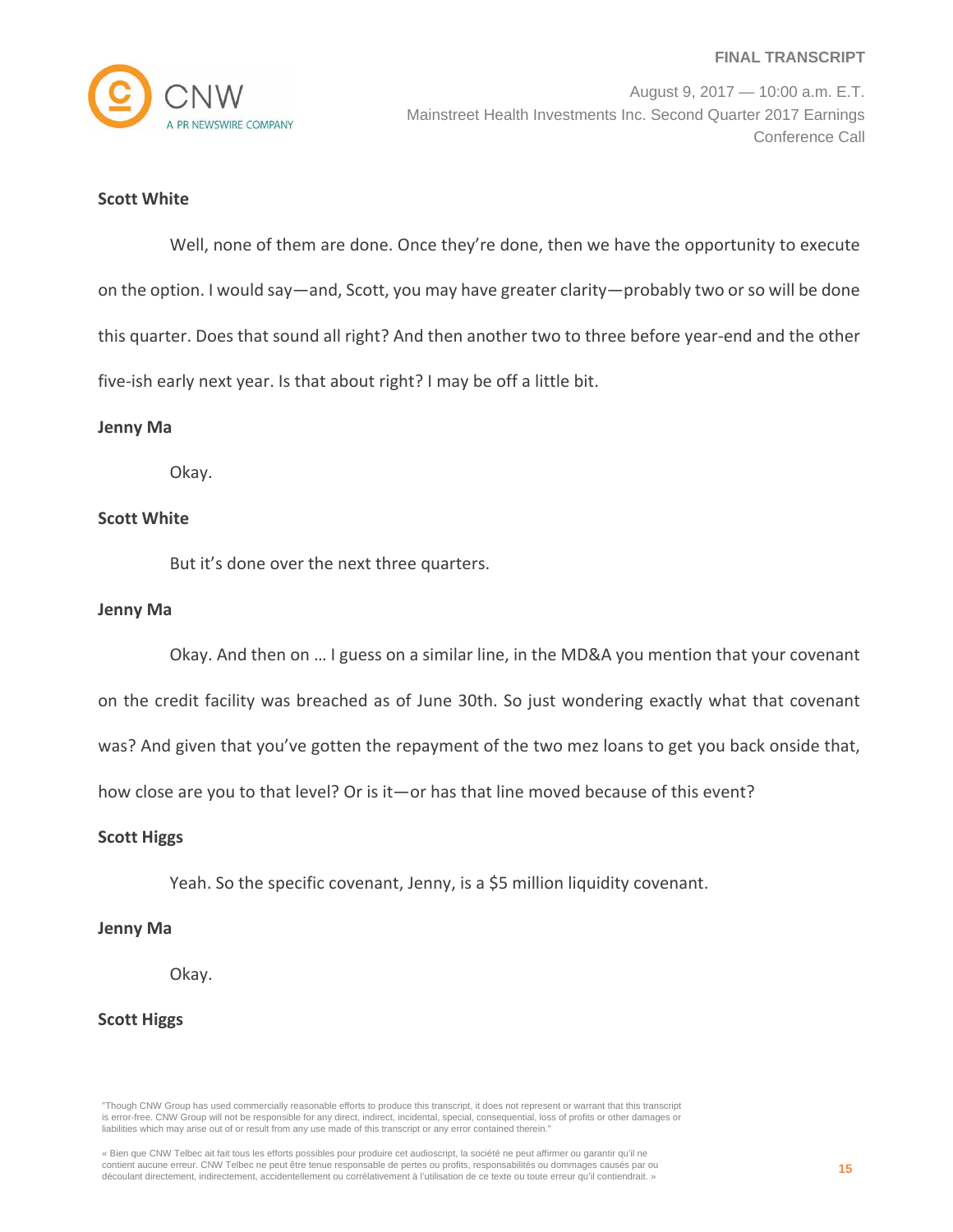

And in terms of where we are today, it's not close. There's no change in the covenant. Just a quick clarification just to be clear for everybody: There was no default.

#### **Jenny Ma**

Mm‐hmm.

#### **Scott Higgs**

And so we're—in terms of that, we have no issues from a covenant perspective. It's sort of a technical accounting reason that it got moved to current for the quarter. But just, look, that's a point-in-time estimate on cash and liquidity and so forth, and a couple weeks later the cash and liquidity position was much different.

So it's a balancing of ins and outs for cash flows as we're trying to grow the thing, so. But in terms of where we are today, we're well inside the guardrails, if you will, and we don't foresee any operational issues or this being an issue going forward.

#### **Jenny Ma**

Okay. Did that factor into the reason why you guys didn't buy these assets?

#### **Scott White**

No.

#### **Jenny Ma**

Pardon?

#### **Scott White**

"Though CNW Group has used commercially reasonable efforts to produce this transcript, it does not represent or warrant that this transcript is error-free. CNW Group will not be responsible for any direct, indirect, incidental, special, consequential, loss of profits or other damages or liabilities which may arise out of or result from any use made of this transcript or any error contained therein."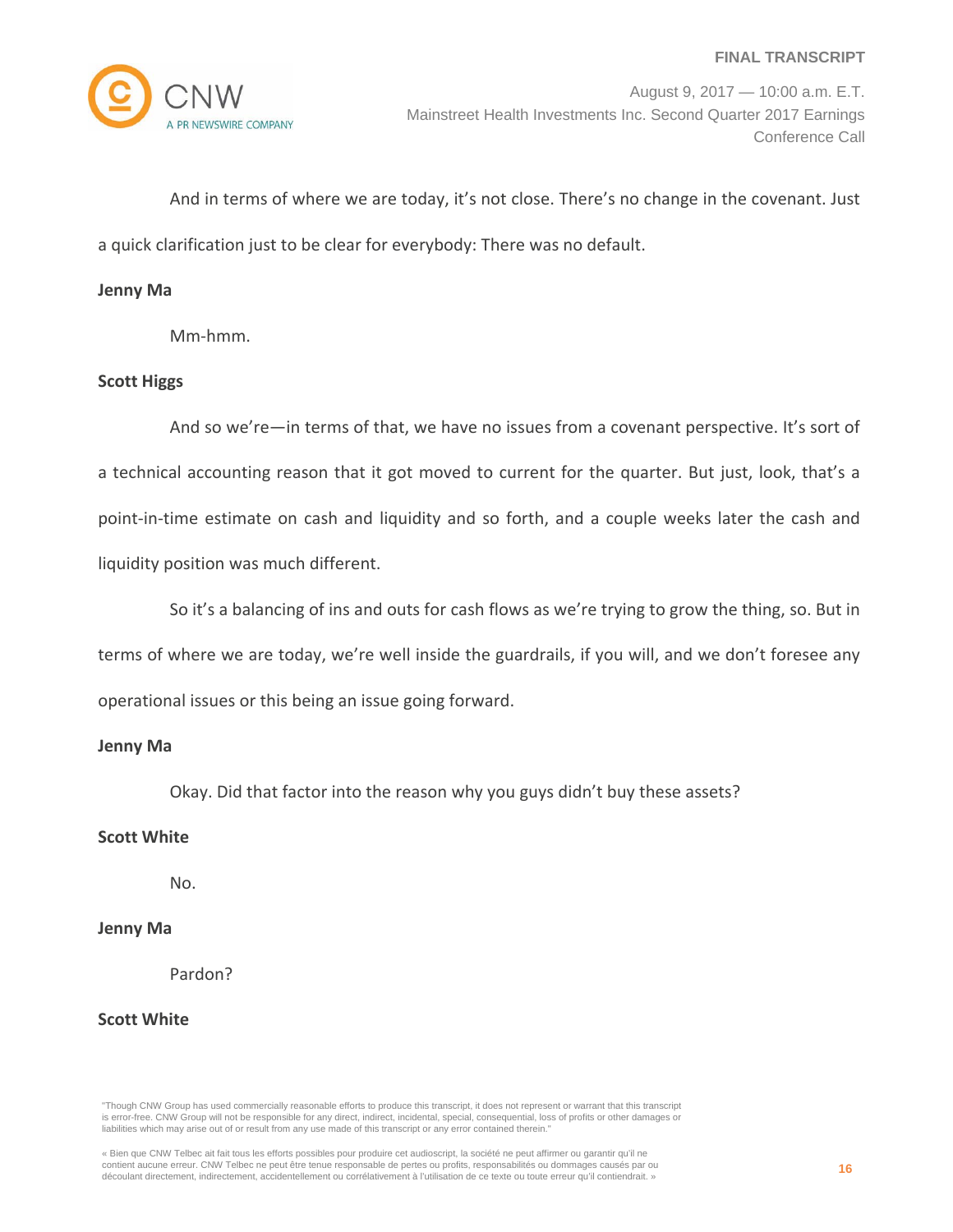

August 9, 2017 — 10:00 a.m. E.T. Mainstreet Health Investments Inc. Second Quarter 2017 Earnings Conference Call

Not at all.

**Jenny Ma**

No? Okay.

#### **Scott White**

No, not at all. No, that was really, I'd say, a 10‐day timing issue. If I remember correctly, it was a 10-day timing issue of when the mez loans were repaid versus—so as Scott sort of hinted at, but to be even more clear, we have cash inflows and outflows. And some of those outflows, as you're well aware, is we have committed to CapEx with our partners.

## **Jenny Ma**

Mm‐hmm.

#### **Scott White**

And we need to fund that CapEx on an ongoing basis. So we could have made the decision while some of our mez loans hadn't been repaid and we're going to hold on for the CapEx, but we don't want to slow down projects. So we funded a couple of CapEx invoices that came in, so to speak, in terms of capital expenditures a couple of days ahead of some of the cash flows coming in. And it made a very small—it wasn't even like we were out of cash—it was \$1 million or something like that where there was a small difference between the inflow and the outflow brought us under \$5 million; it was corrected within a couple of days.

As Scott pointed out, there was no technical breach or anything like that.

"Though CNW Group has used commercially reasonable efforts to produce this transcript, it does not represent or warrant that this transcript is error-free. CNW Group will not be responsible for any direct, indirect, incidental, special, consequential, loss of profits or other damages or liabilities which may arise out of or result from any use made of this transcript or any error contained therein."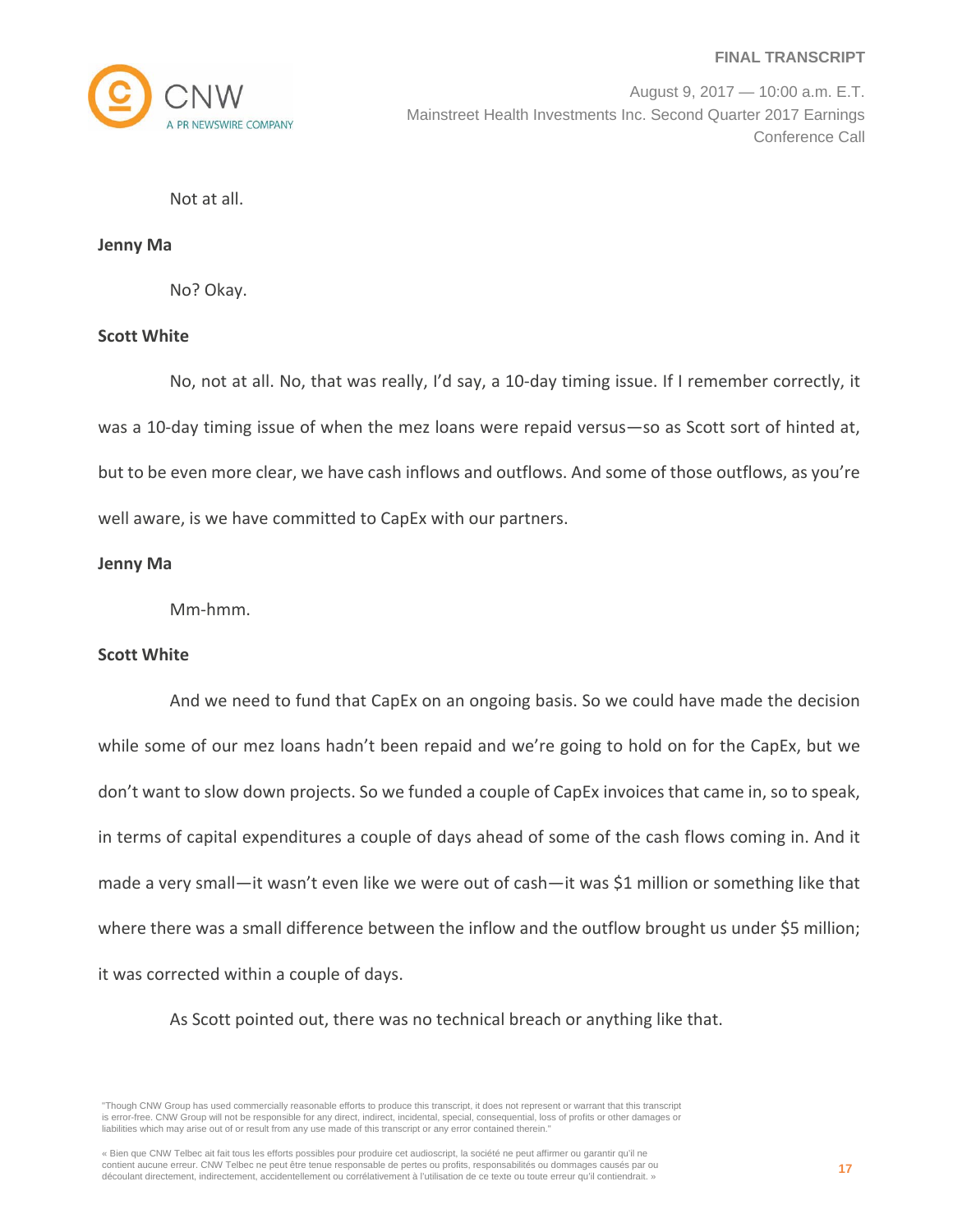

August 9, 2017 — 10:00 a.m. E.T. Mainstreet Health Investments Inc. Second Quarter 2017 Earnings Conference Call

#### **Jenny Ma**

Mm‐hmm.

## **Scott White**

So it really wasn't an issue. It doesn't change our business. It was a blip.

#### **Jenny Ma**

And there's no associated penalty with that, right? There's no change in the rates?

#### **Scott White**

No.

## **Jenny Ma**

In the terms? Or anything?

#### **Scott White**

No, no, no.

#### **Jenny Ma**

It was just a technicality?

## **Scott White**

Yup.

## **Scott Higgs**

Nothing at all. Yeah. Just a technicality.

#### **Jenny Ma**

<sup>«</sup> Bien que CNW Telbec ait fait tous les efforts possibles pour produire cet audioscript, la société ne peut affirmer ou garantir qu'il ne contient aucune erreur. CNW Telbec ne peut être tenue responsable de pertes ou profits, responsabilités ou dommages causés par ou découlant directement, indirectement, accidentellement ou corrélativement à l'utilisation de ce texte ou toute erreur qu'il contiendrait. »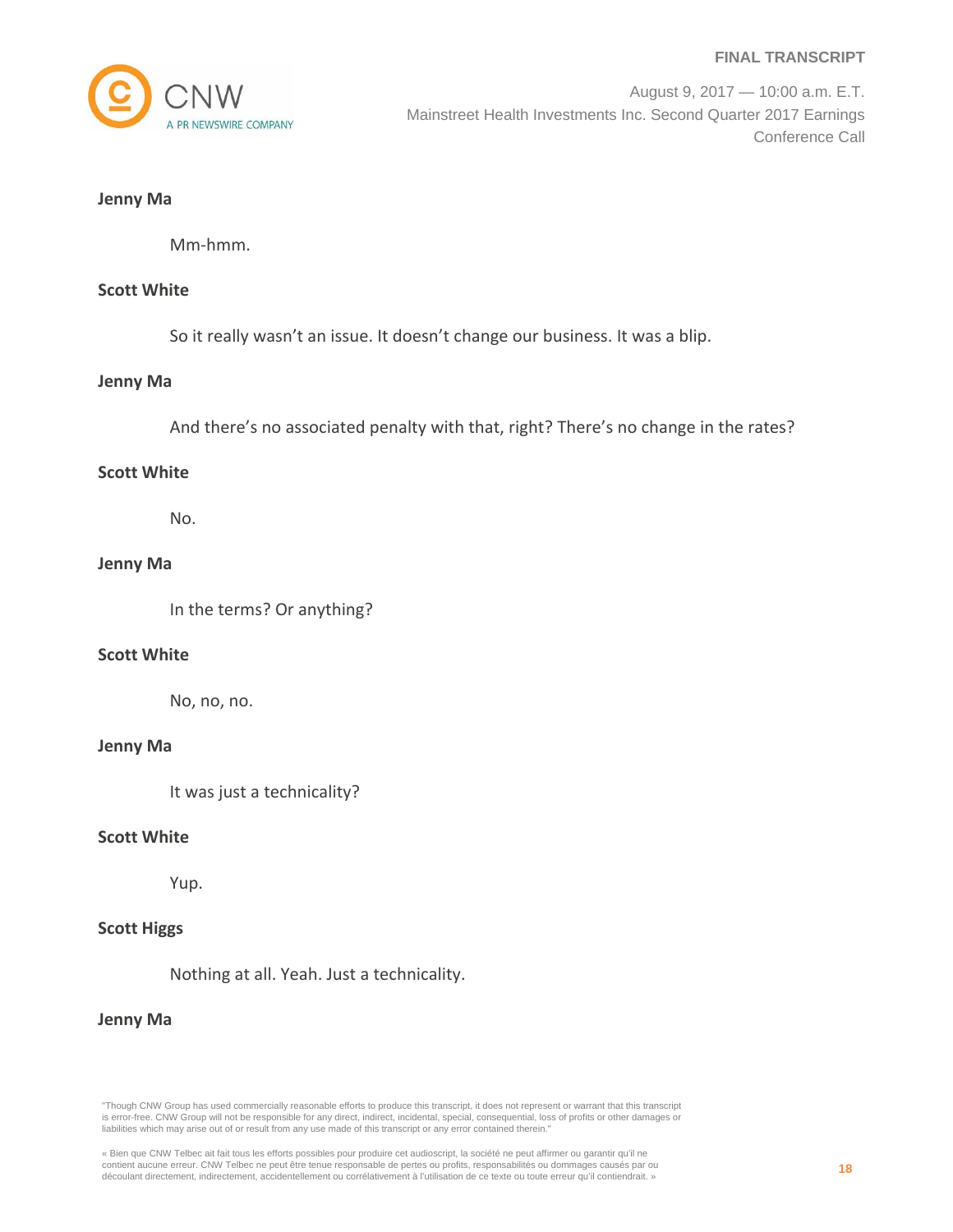

August 9, 2017 — 10:00 a.m. E.T. Mainstreet Health Investments Inc. Second Quarter 2017 Earnings Conference Call

Okay. And then with regard to your debt financing—I'm looking at Page 15 of the MD&A and for the \$90 million of mortgages payable it says here the weighted average rate is 2.2 percent,

which seems a little low. Can you give me some colour on what's behind that?

## **Scott Higgs**

Yeah. So it's … some of it is debt that's been in place for a long time. That would include some of the debt on automotive, it includes the agency debt, and so forth. So that's what's comprising that number of the fixed‐rate mortgages, Jenny.

## **Jenny Ma**

Okay. So if you're going out to secure fixed-rate mortgages conventionally, what kind of rates are you seeing these days for 5‐year and 10‐year?

## **Scott Higgs**

Yeah. Conventional like we've priced some here in the last … we've closed some in the last 90 days in the 5 to 10 years in the low 4s.

## **Jenny Ma**

Okay.

#### **Scott Higgs**

Well, I'd say 4 to 4.5, depending on all the metrics and leverage points and so on. Agency debt is a little bit lower than that.

#### **Jenny Ma**

<sup>«</sup> Bien que CNW Telbec ait fait tous les efforts possibles pour produire cet audioscript, la société ne peut affirmer ou garantir qu'il ne contient aucune erreur. CNW Telbec ne peut être tenue responsable de pertes ou profits, responsabilités ou dommages causés par ou découlant directement, indirectement, accidentellement ou corrélativement à l'utilisation de ce texte ou toute erreur qu'il contiendrait. »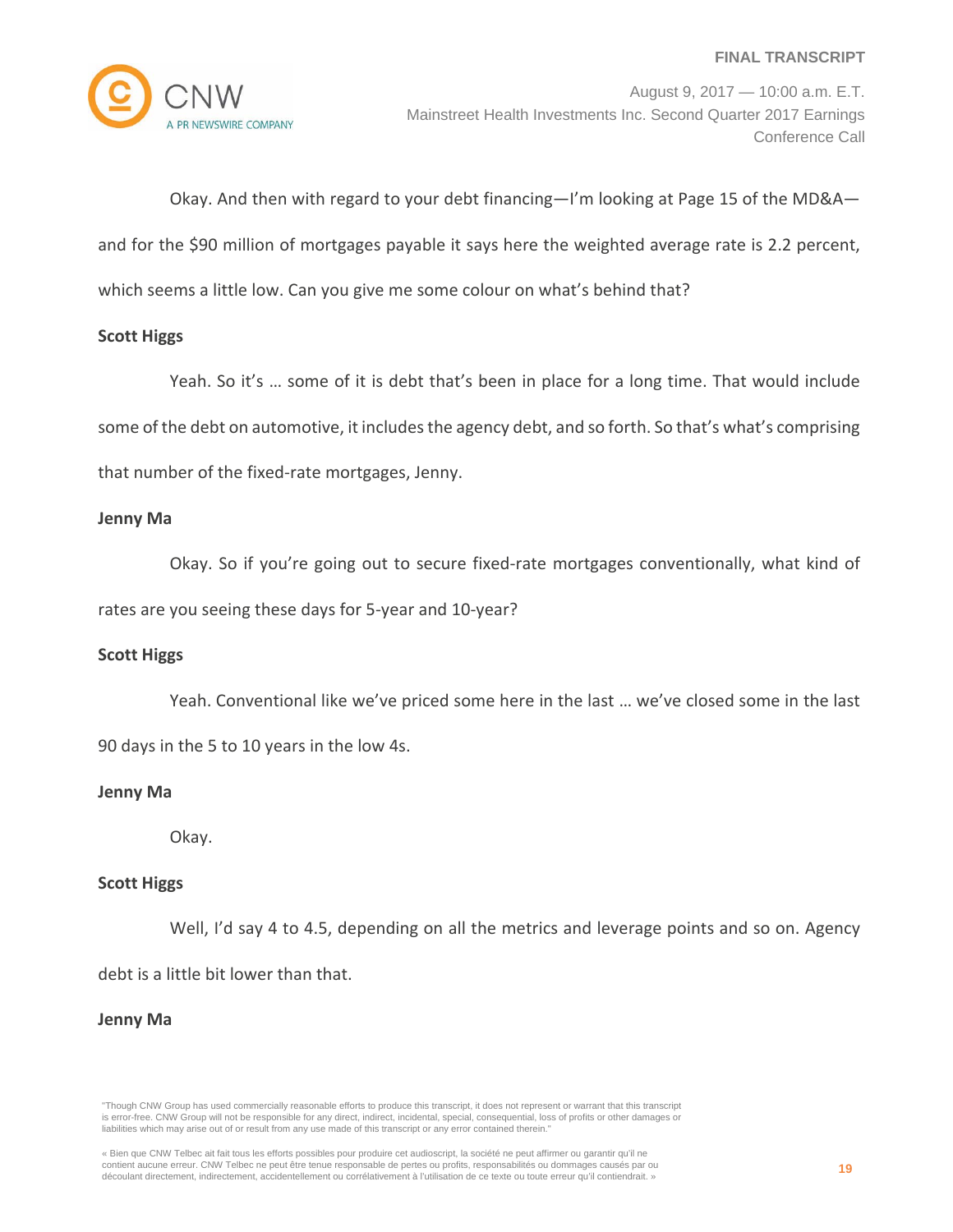

August 9, 2017 — 10:00 a.m. E.T. Mainstreet Health Investments Inc. Second Quarter 2017 Earnings Conference Call

Okay. And then my last question is with regards to the development lease payments. It was

just under \$1 million for Q2. I know there's a lot of ins and outs with the properties moving it around,

but what is that looking like for the balance of the year?

#### **Scott Higgs**

So for the balance of the year as we switched—well, as we'd announced, Houston, one is

going to be operated by Providence; started in the third quarter.

#### **Jenny Ma**

Mm‐hmm.

## **Scott Higgs**

And then with Fort Worth and Wichita transitioning to a lease—

#### **Jenny Ma**

Yeah.

#### **Scott Higgs**

—there will no—there will be a little bit in Q3, but primarily it'll all be rental revenue going

#### forward.

#### **Jenny Ma**

Wait, is that income support? Or is that the development lease?

## **Scott Higgs**

"Though CNW Group has used commercially reasonable efforts to produce this transcript, it does not represent or warrant that this transcript is error-free. CNW Group will not be responsible for any direct, indirect, incidental, special, consequential, loss of profits or other damages or liabilities which may arise out of or result from any use made of this transcript or any error contained therein."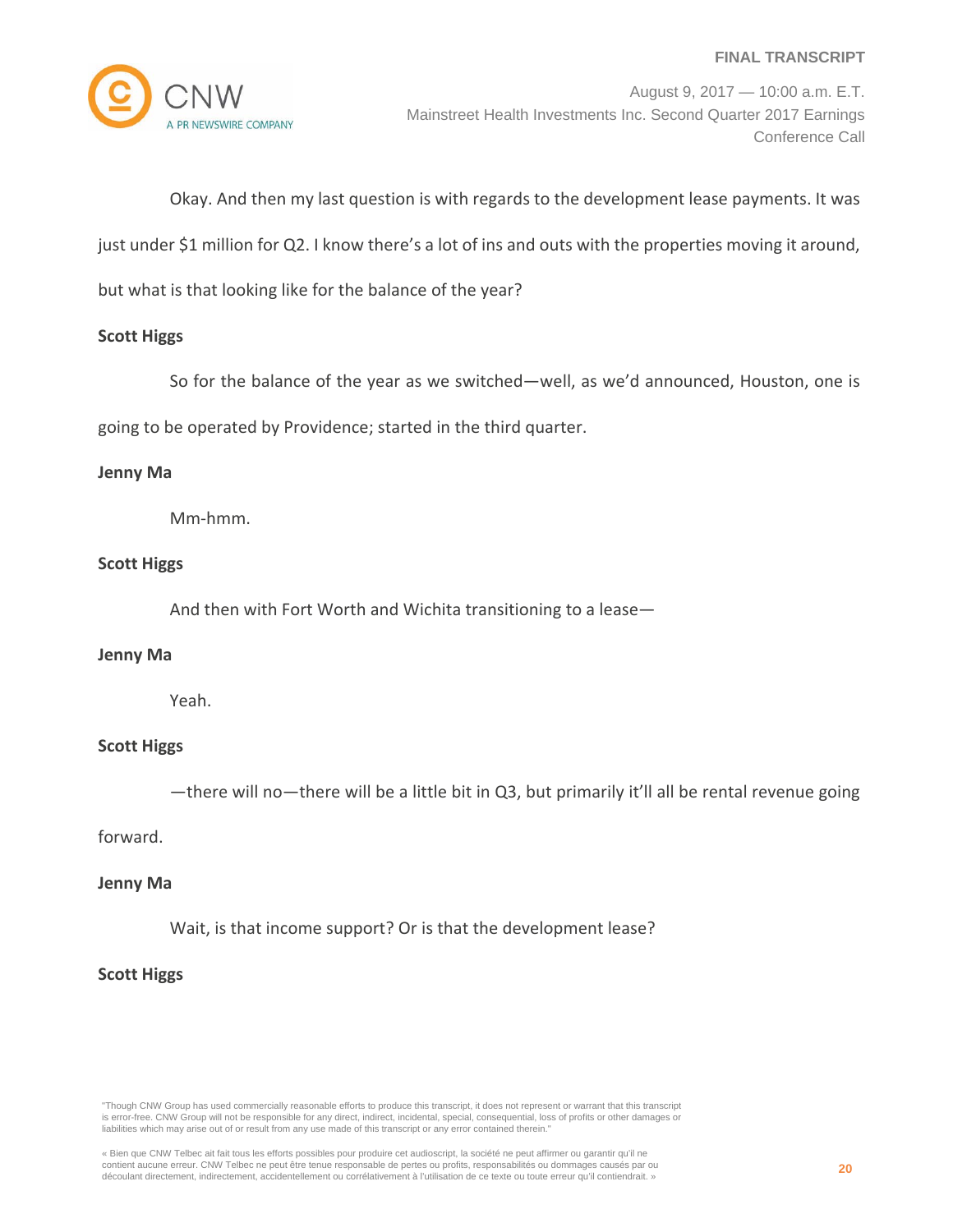

## So it's all kind of the same. It's just a matter of how it's classified from an accounting

perspective. They're the same.

#### **Jenny Ma**

Yeah.

## **Scott Higgs**

They come from the same properties, so there should be relatively little going forward.

#### **Jenny Ma**

Okay. And—

## **Scott Higgs**

I can kind of help you off-line from-

#### **Jenny Ma**

Yeah. Yeah.

#### **Scott Higgs**

—but—

## **Jenny Ma**

Okay.

## **Scott Higgs**

—the predominance of it will be rental revenue in Q3 and 4.

#### **Jenny Ma**

<sup>«</sup> Bien que CNW Telbec ait fait tous les efforts possibles pour produire cet audioscript, la société ne peut affirmer ou garantir qu'il ne contient aucune erreur. CNW Telbec ne peut être tenue responsable de pertes ou profits, responsabilités ou dommages causés par ou découlant directement, indirectement, accidentellement ou corrélativement à l'utilisation de ce texte ou toute erreur qu'il contiendrait. »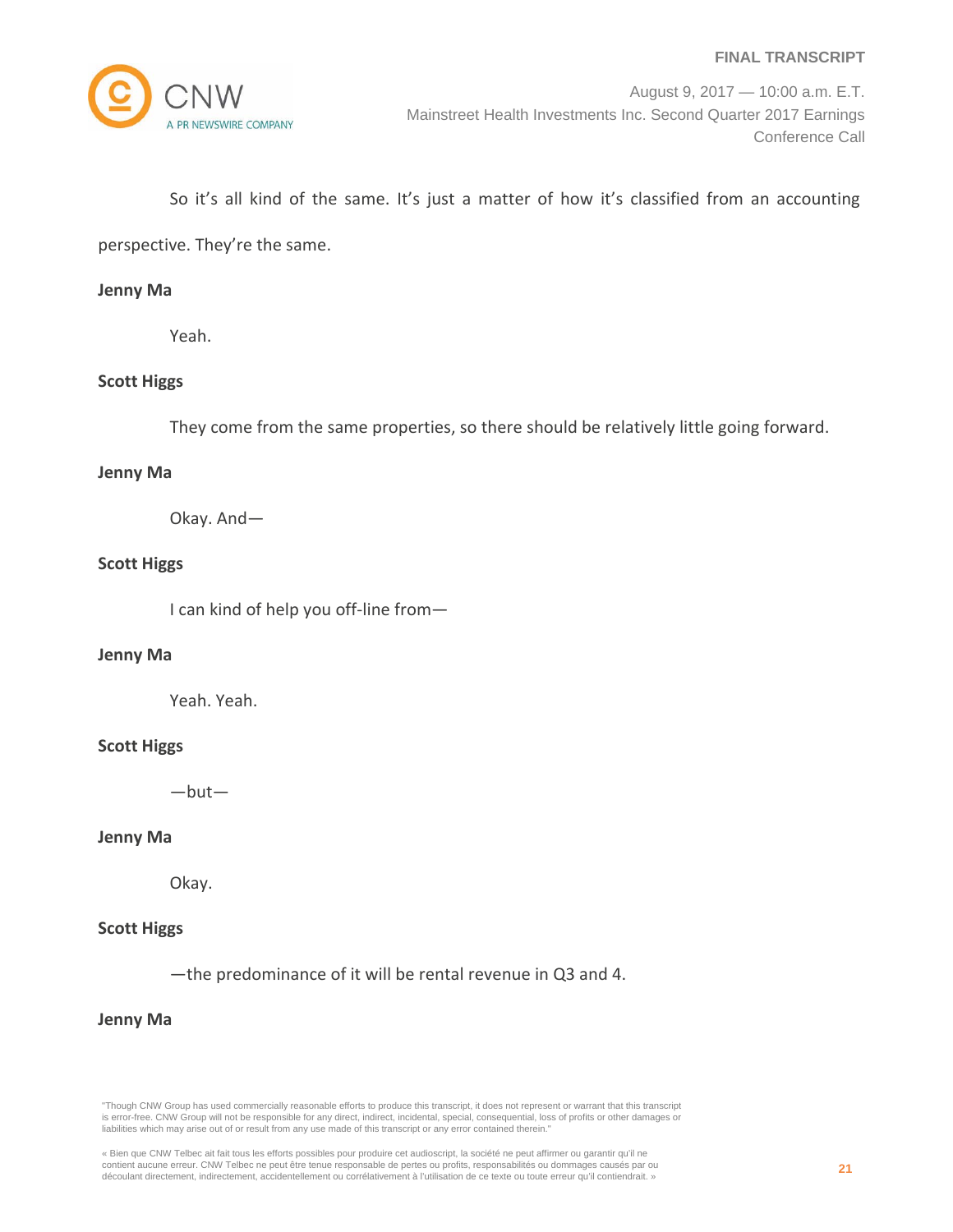

## And it's only those three properties that are factoring into that line item right now?

#### **Scott Higgs**

That's correct. Yes.

#### **Jenny Ma**

Okay. Great. Thank you, and I'll turn it back.

#### **Scott White**

Thanks, Jenny.

#### **Scott Higgs**

Thanks, Jenny.

#### **Operator**

As a reminder, if you would like to ask a question, you can press \*, and the number 1 on

your telephone keypad.

And your next question comes from the line of Matt Kornack with National Bank. Your line

is open.

#### **Matt Kornack** — National Bank

Hi, guys. Just wanted to quickly touch on the G&A in the quarter; it was a bit—well, it was lower than last quarter, but still fairly elevated. Is there anything in that that would be considered onetime? Or where do you see sort of a normalized G&A number being on a quarterly basis going forward?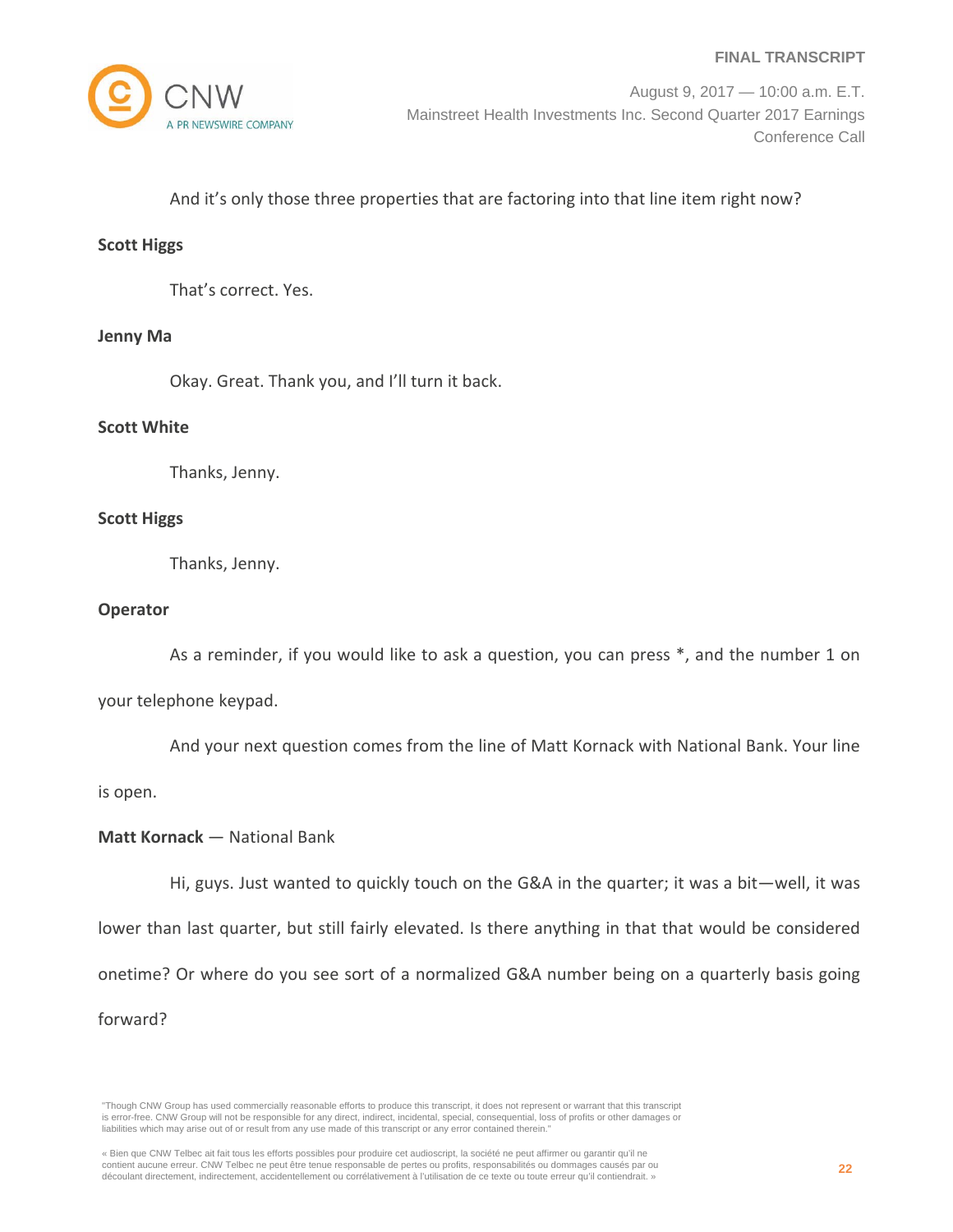

#### **Scott Higgs**

Yeah. Sort of the what I would call the onetime over the first two quarters that cause it to be a bit lumpy was the DSU expenses associated with the former CEO.

#### **Matt Kornack**

Mm‐hmm.

## **Scott Higgs**

So as part of that agreement that will end. There'll be a little more in Q3, but predominantly

that's gone. And from a run rate basis on it from an AFFO adjusted basis, I still think 100 to 110 basis points of assets is a pretty good benchmark.

#### **Matt Kornack**

Okay. Then sorry, for those can you—what was the DSU amount for this quarter? Or—

#### **Scott Higgs**

So the DS—I can get to the specific amount, but it's approximately 300, I think, Matt.

#### **Matt Kornack**

Okay. With regards to the disposition of the former Ensign assets, is the timing of that later

in the year because you anticipate sort of bringing on new assets at the same time so there won't be

a drag from an FFO per unit standpoint?

#### **Scott White**

"Though CNW Group has used commercially reasonable efforts to produce this transcript, it does not represent or warrant that this transcript is error-free. CNW Group will not be responsible for any direct, indirect, incidental, special, consequential, loss of profits or other damages or liabilities which may arise out of or result from any use made of this transcript or any error contained therein."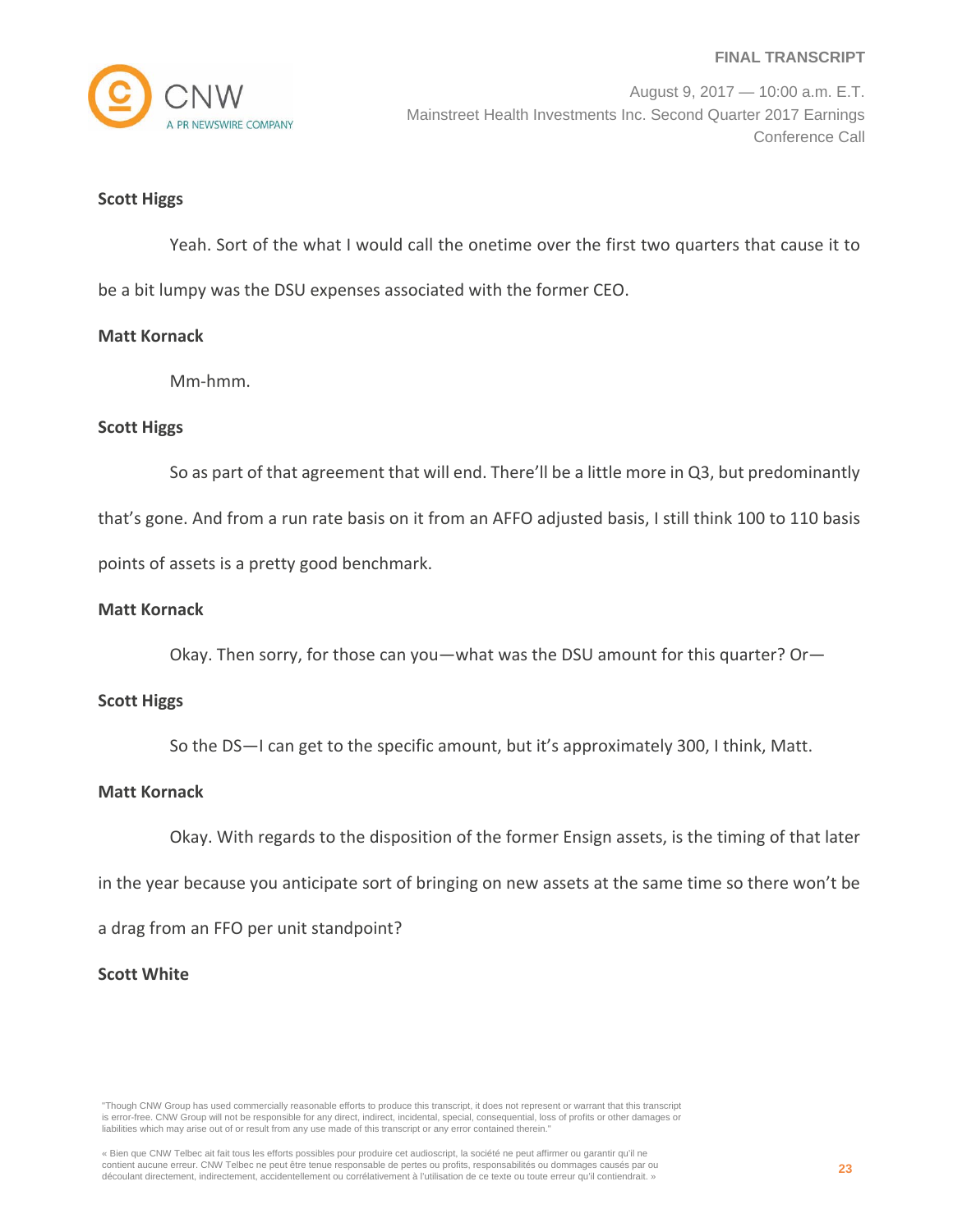

August 9, 2017 — 10:00 a.m. E.T. Mainstreet Health Investments Inc. Second Quarter 2017 Earnings Conference Call

So I think there's two questions there. One, we do have a robust pipeline and we do expect

to redeploy that capital fairly quickly, but the timing isn't delaying until we have assets lined up. The

timing is on the buyer's side, making sure they get everything—

## **Matt Kornack**

Okay.

## **Scott White**

—in order to acquire those assets. So we're prepared to sell this afternoon if they're ready.

## **Matt Kornack**

Okay. But you have a pipeline, so presumably you could execute—

## **Scott White**

We could.

#### **Matt Kornack**

—on a similar‐sized acquisition?

#### **Scott White**

Yeah.

#### **Matt Kornack**

Okay.

## **Scott White**

Yeah.

"Though CNW Group has used commercially reasonable efforts to produce this transcript, it does not represent or warrant that this transcript is error-free. CNW Group will not be responsible for any direct, indirect, incidental, special, consequential, loss of profits or other damages or liabilities which may arise out of or result from any use made of this transcript or any error contained therein."